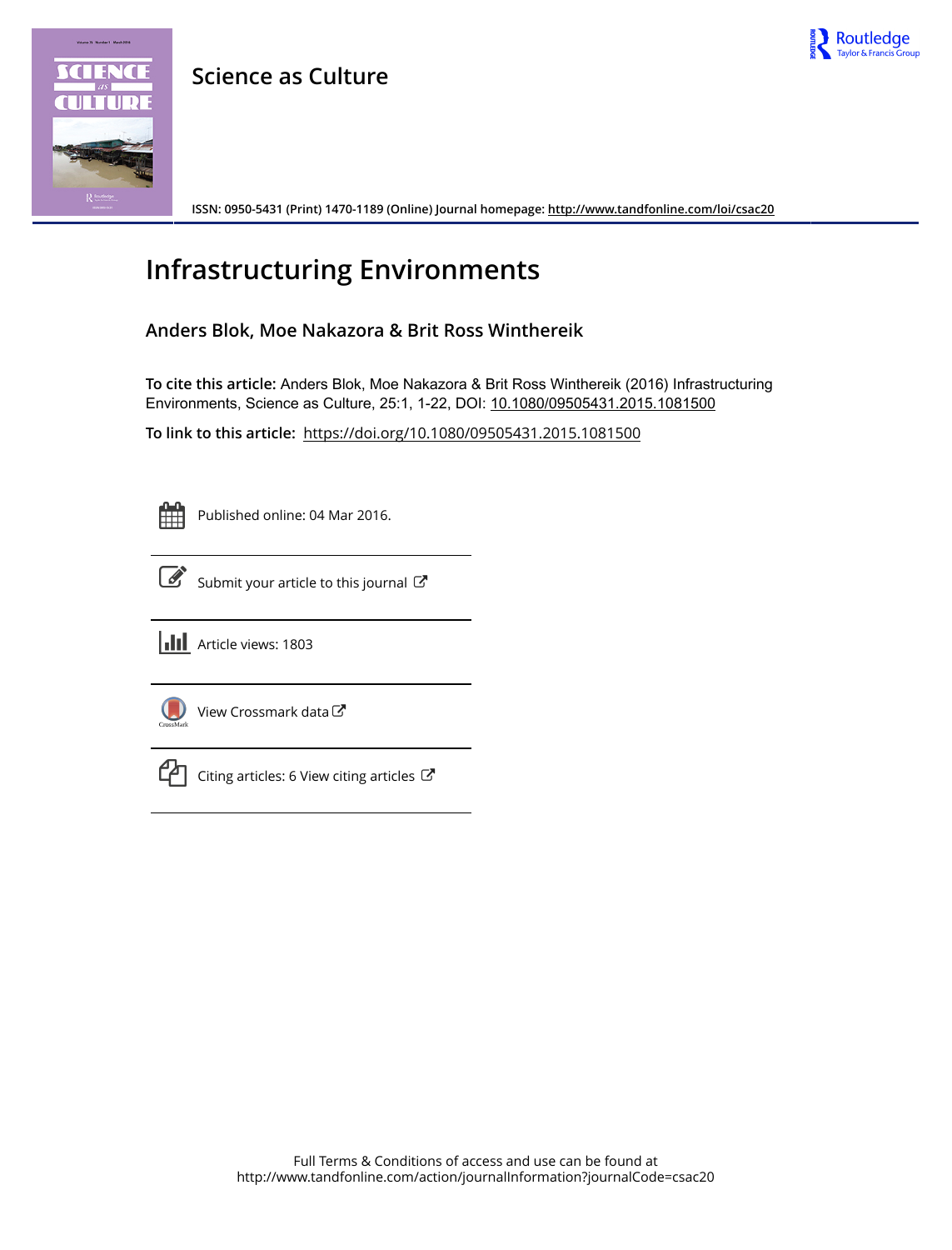$\sum_{\text{Taylor & Francis Grc}}$ Taylor & Francis Group

## INTRODUCTION

## Infrastructuring Environments

## ANDERS BLOK∗, MOE NAKAZORA∗∗ & BRIT ROSS WINTHEREIK∗∗∗

∗Department of Sociology, Copenhagen University, Øster Farigmagsgade 5, Box 2099, DK-1014 København K, Denmark, \*\*Institute for Research in Humanities, Kyoto University, Kyoto, Japan, ∗∗∗IT University of Copenhagen, København S, Denmark

#### New Environments, New Challenges?

Since the 1960s, the notion of a singular global environmental crisis has been popularized through the efforts of scientists, environmental activists, and the global news media. A succession of environmental issues has arisen on political agendas worldwide, from nuclear power in the 1970s to ozone depletion in the 1980s, and onto the global risks of deforestation, biodiversity loss, and climate change since the 1990s. The global environment, in short, has come to be constituted as a novel ontological kind, an object of massive scientific attention, transnational political contestation, and a focal point for emerging legal –ethical ideals of globalism (Jasanoff, [2003](#page-20-0); Miller, [2007\)](#page-21-0). Organized around United Nations agencies, international non-governmental organizations (NGOs), and epistemic communities of eco-professionals, the post-World War II era has thus witnessed the rise of what looks like an integrated world environmental regime (see Haas, [1992;](#page-20-0) Meyer et al., [1997\)](#page-21-0).

In the natural sciences, too, the global environment is often performed as *one*. In a recent version, this happens for instance through the notion of 'the anthropocene', a geological age, in which humans have affected and altered the natural environment in profound and irreversible ways. The era of the anthropocene is on the verge of official recognition, spurred not least by concerns with anthropogenic global warming. As the anthropocene captures the attention not only of

Correspondence Address: Anders Blok, Department of Sociology, Copenhagen University, Øster Farigmagsgade 5, Box 2099, DK-1014 København K, Denmark. Email: [abl@soc.ku.dk](mailto:abl@soc.ku.dk)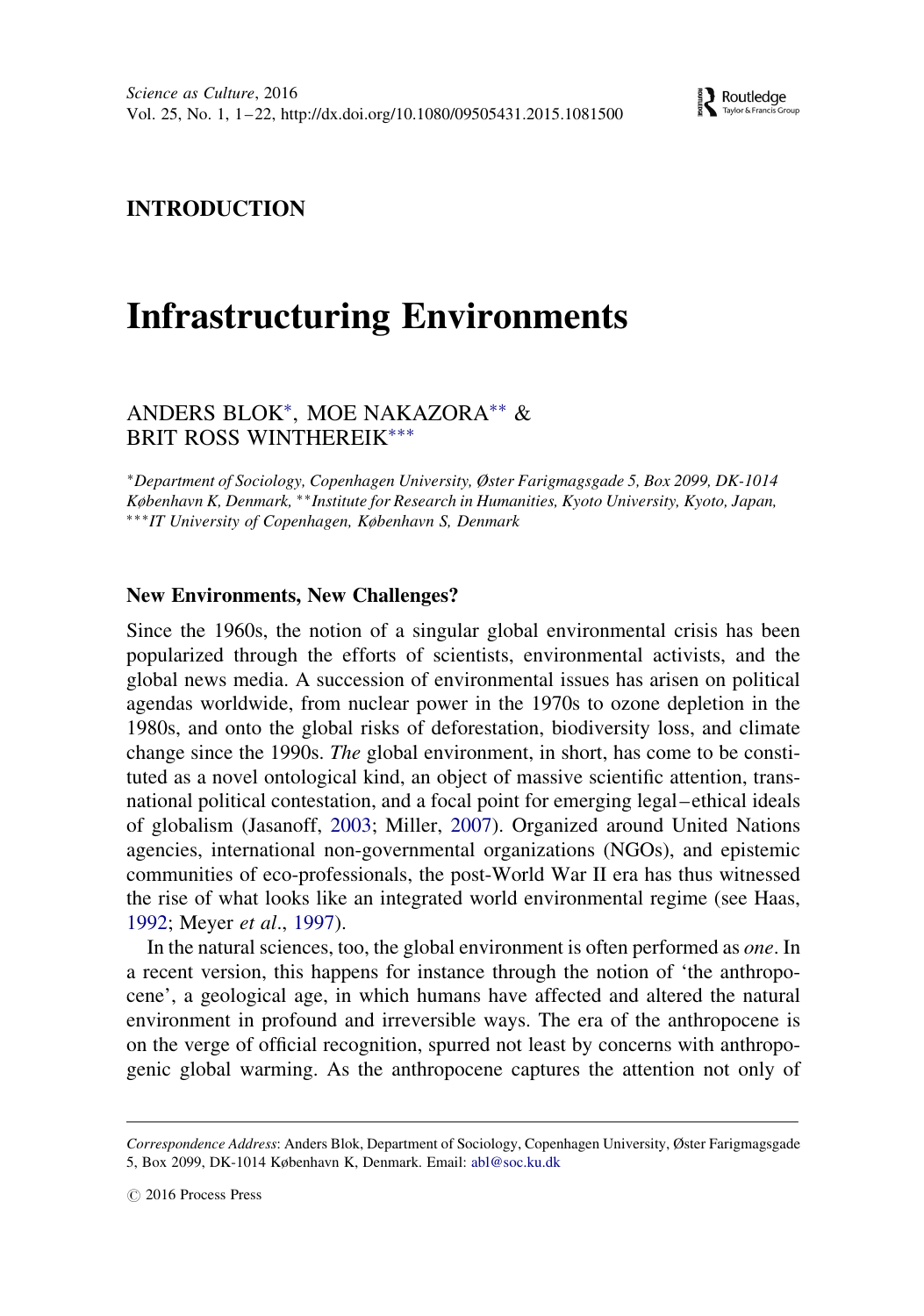geologists, but also of social scientists and philosophers, the boundary between humans and non-humans, culture and nature, is becoming increasingly blurred. Likewise, boundaries between scientific disciplines are being renegotiated, as 'vibrant matter' becomes imbued with politics (Bennett, [2010\)](#page-19-0), and as the cultural sciences have to deal with a 'more-than-human' world (Lorimer, [2012](#page-21-0); see also the review essay in this special issue by Swanson, [2016](#page-22-0)).

However ethically troublesome, this recent call to attend to a natural environment that is never just natural, but always already also socially and culturally shaped, sits well with constructivist strands of thinking in science and technology studies (STS). At the same time, however, ideas of an integrated global environment—as implied by the notion of anthropocene, and earlier on by concepts such as Beck's ([1998\)](#page-19-0) world risk society—hinge on ways of thinking that enjoys an uneasy relationship, at best, with the interest in subtle processes of situated change to which much STS research is committed. Performing the global environment as *one*, in these and related ways, may well have proven effective in gaining political attention around matters of pollution, nuclear waste, and, more recently, climate change. At the same time, however, such concepts are also statements about the contested composition of the world in which we find ourselves. They do politics, while hiding most of their own economies of scale. Disappearing from sight, in particular, are the more mundane details of how the global environment gets conjured up, and (sometimes) held in place, via large-scale investments in scientific and other knowledge infrastructures (cf. Bowker, [2000](#page-19-0); Jasanoff, [2001;](#page-20-0) Yearley, [2009\)](#page-22-0).

## Infrastructuring Practices

In this special issue we seek to move away from notions of an overarching environmental regime and adjacent ideas of epochal change. Instead, we bring into view the activities, materialities, and concepts through which an environment is performed in always situated and contested ways. As will be clear, moving away from a fixed global perspective brings into view an array of environments, themselves heterogeneous and differently organized. Throughout the contributions to this special issue, a main tenet is that 'the environment' changes shape and multiplies, especially as we look more closely at variable material infrastructures and situated practices of infrastructure making. As a consequence, our STS conceptual apparatus needs fine-tuning, paying careful attention to empirical details across a range of divergent contexts. However, in doing so, the contributors also leverage their case studies for purposes of analytical innovation, so that theoretical concepts are turned into propositions inviting further scrutiny and experimentation (cf. Stengers, [2000;](#page-22-0) Latour, [2004\)](#page-20-0).

For bringing this multiplicity into focus and inviting analytical experimentation, our main analytical lens is infrastructures—or rather the modes and effects of infrastructuring. In common parlance, infrastructure used to be a military term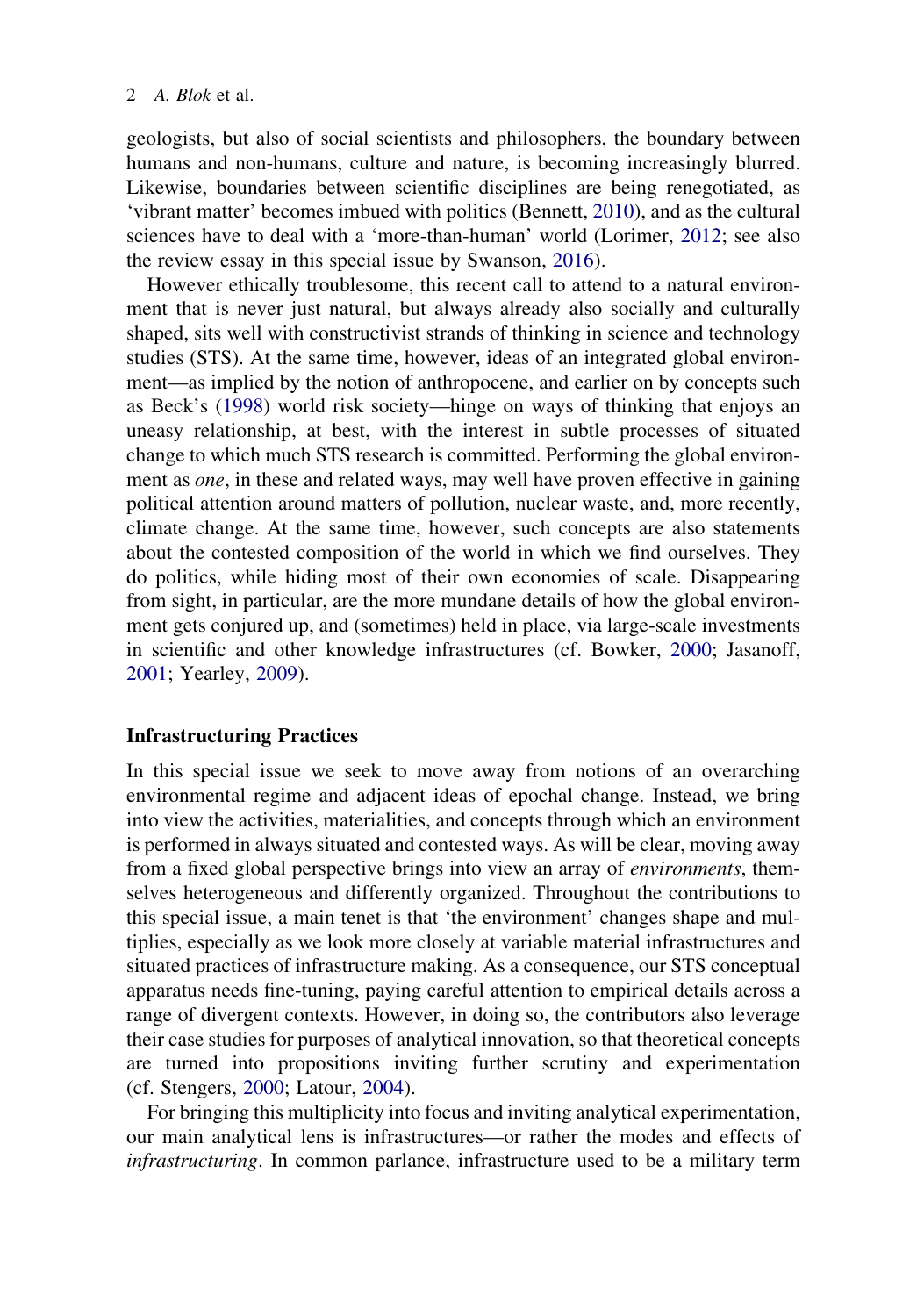designating 'fixed facilities'; it was (and sometimes still is) seen as the underlying basis on top of (or through) which a society or an organization operates (Edwards [2003,](#page-20-0) pp. 186 –187, quoting the American Heritage Dictionary). As STS analysts such as Paul Edwards ([2003\)](#page-20-0) have shown, vast technological systems such as roads, water supplies, power grids, telephones, and buildings work as infrastructures to the extent that they have become the naturalized background of modernity. Extending this line of argument, Bowker and Star ([1999\)](#page-19-0), in particular, have shown that information technologies become infrastructures through processes of system building, network extension, and standardization. What needs our ethnographic attention, Star ([1999\)](#page-22-0) argues, are those relational settings in which otherwise invisible infrastructures become visible, not infrastructures per se, but the practices, materials, and settings of infrastructuring.

Overall, we hope in this special issue to open up a space for discussing and reflecting on emerging relations between infrastructures and the environment, attentive to the many world-making efforts played out at their conjuncture. When juxtaposed, these two concepts suggest an interest in the way human societies *organize* their relations with the non-human (natural and technical) environment, in terms of relatively enduring patterns that stretch considerable spatial and temporal reaches. In this context, the term infrastructure still evokes, but also reaches beyond, those vast collections of material equipment with which human societies have for centuries augmented (some would say 'destroyed') their natural surroundings (buildings, rail tracks, bridges, ports, electricity cables, and so on). Drawing on Bowker and Star's contribution, in turn, we extend our notion of infrastructure to include all the technologies and organizations—of sensors, databases, research stations, protocols, accountability systems, and so on—which enable scientists, policy-makers, environmentalists, and citizens to know their resultant natural (or rather techno-natural) environments in specific ways, sometimes helping to stabilize particular orderings, sometimes opening up to contestation and change.

As will be demonstrated throughout the contributions, infrastructuring environments thus implies attending to activities of organizing, managing, and knowing heterogeneous relations, at once natural and cultural, material and social, and scientific and political. These aspects of infrastructuring are intricately connected, serving as an important argument for attending to situated realities rather than epochal change, and to theoretical work as the work of proposing new layers and articulations rather than a work of settling once and for all beyond any dispute. As objects of study, infrastructures are material *and* elusive all at once. As a conceptual tool, infrastructuring suggests a lens for bringing together a number of heterogeneous elements. Thus, attending to how environments get infrastructured means attending to contested landscapes of technology, knowledge, processes, and effects. It involves attending to how 'the environment' is managed and known, through what material and conceptual means, and to what effects.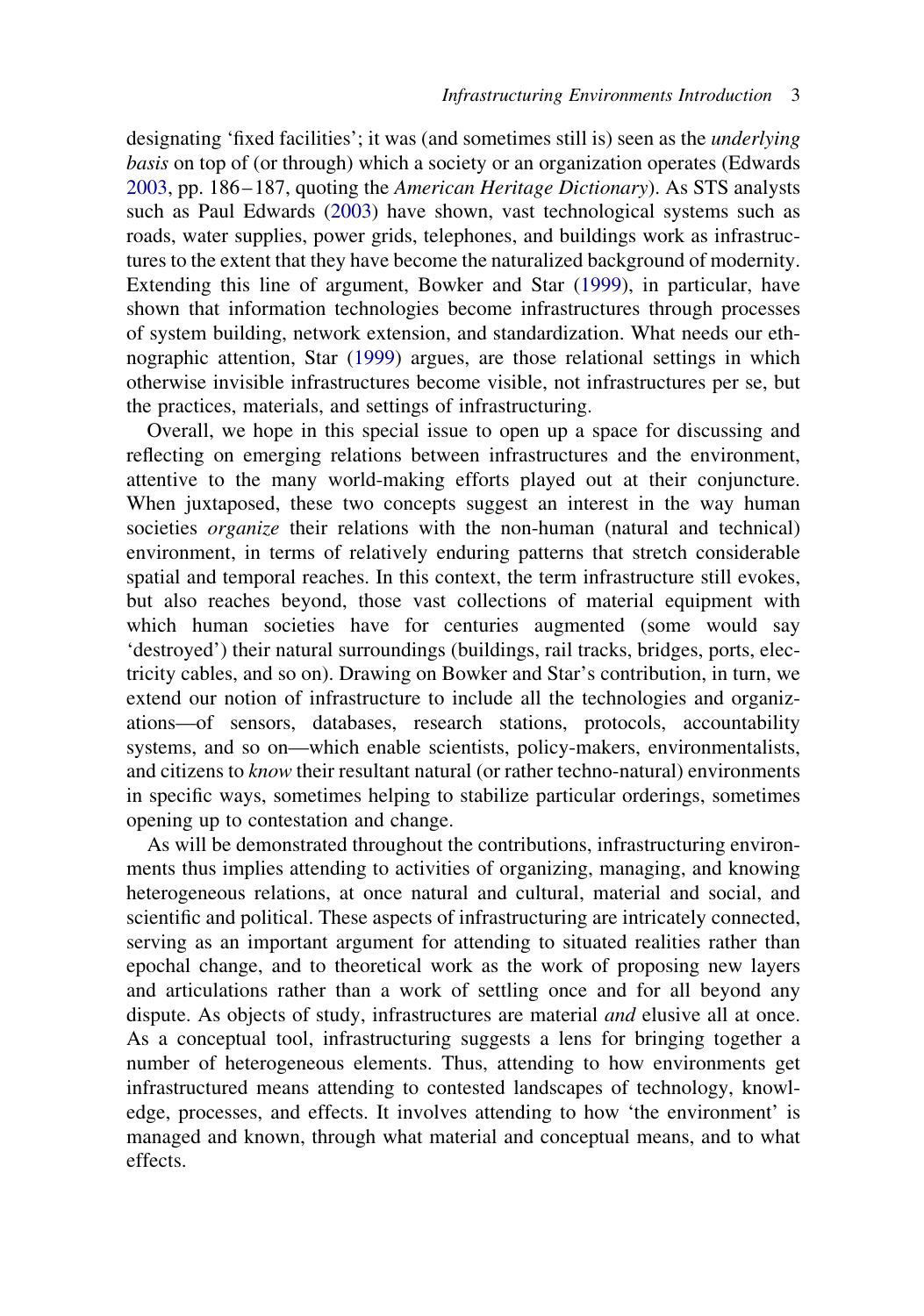This introduction first locates the special issue in a specific collaborative environment, drawing together particular geographies of STS and anthropological knowledge-making. Doing so serves also as a first introduction to the five contributions that make up the issue. We then expand on our analytical framework for thinking about infrastructures and infrastructuring, before addressing some shared methodological challenges in studying the infrastructuring of environments. Having thus outlined what we take to be core themes and discussions, we end by briefly sketching how each contribution to the special issue allows us to ask novel questions within this shared research agenda.

## Emerging Trading Zones: STS, Anthropology, and Environments

As set forth in this special issue, the 'infrastructuring environments' research agenda emerges from collaborative efforts, sparked by a cross-disciplinary interest in issues of STS, anthropology, and environmental social research. Briefly recounting this history, we believe, will help situate what follows in its relevant geographical, intellectual, and political contexts.

In 2010, a group of Japanese anthropologists based primarily at Osaka University began working on what, later on, was to become the Environmental Infrastructures research network initiative, teaming up in the process with a group of Danish STS researchers.<sup>[1](#page-18-0)</sup> Certain key concerns were at the heart of this effort. For one, the tenured academics in the Osaka group felt that building stronger international research collaboration was becoming increasingly important in the Japanese context, especially for young scholars. Working particularly within the diverse realms of actor-network theory (ANT), this group is committed to the idea that STS may help pose timely challenges to social anthropology, in Japan and beyond, inspiring new forms and foci of mobile, regional ethnographies. How might STS and ANT inspire and diffract Japanese (and non-Japanese) social anthropology to reflect on its interests and boundaries? (see Mohácsi and Morita, [2013](#page-21-0)). By 2012, this emerging network was granted funds from the prestigious Japanese Society for the Promotion of Science (JSPS), allowing collaborative efforts to intensify.

Apart from enrolling an interest in 'internationalization' amongst Japanese research officers, the network shares the ambition that working across STS and social anthropology, as well as across Japanese (East Asian) and Danish (European) settings, may help bring techno-scientific places and knowledge practices into view that have not previously been sufficiently attended to by either field. An element of situated learning is at work: scholars in the network who commit primarily to STS have learned about the use and standardization of technology in Inuit communities, and about indigenous taxonomy and classification practices in northeast India, to mention some encounters. Conversely, scholars in the network who commit primarily to social anthropology have learned about innovation practices in marine renewable energy, and about eco-home technologies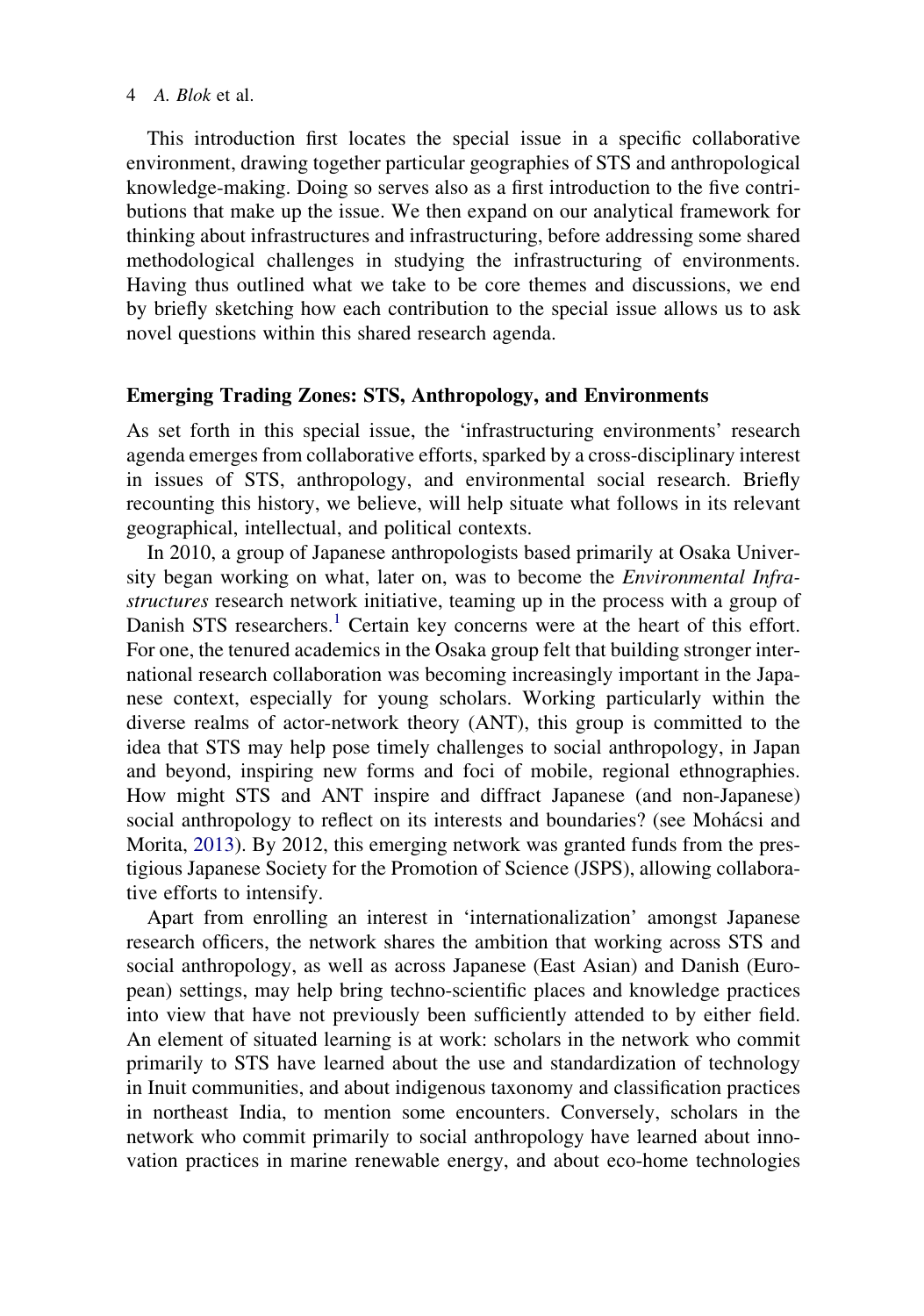and the making of participatory publics in Denmark. In short, this is a network committed to exploring possible 'trading zones' (Galison, [1997](#page-20-0)) between STS and social anthropology.

A third set of shared commitments, as should be clear, is the focused theoretical and analytical exploration of contemporary environmental issues. The precariousness of environmental relations was very urgently felt in Japan in the first year of the Environmental Infrastructures network, when the triple disaster of '3.11', that is, the combined impacts of earthquake, tsunamis, and nuclear power plant meltdown in Fukushima and the wider North-Western region, shocked the world. If anything, this dramatic event made abundantly clear that natural disasters are always also social, technological, and political, both in their origins and in their effects. In the wake of the disaster, issues of infrastructuring are now prime concerns of Japanese politics. This is evinced, for instance, in contested processes of material reconstruction, such as those analyzed by Kimura in his contribution to this special issue. It is evinced, also, in civic efforts to rebuild radiation information infrastructures deemed trustworthy by citizens who had all but lost their faith in official forms of governmental and industry expertise (Morita et al., [2013](#page-21-0)).

This special issue builds upon the collaborative activities of the Japanese – Danish network; concretely, the contributions here by Morita, Kimura, and by Schick and Winthereik (all 2016) have all grown from ongoing discussions in this setting. At the same time, the special issue opens up to wider conversations. These extended conversations were enabled, importantly, by a panel dedicated to Environmental Infrastructures during the 4S conference in Copenhagen in 2012, bringing in a wider set of colleagues working across the boundaries of STS and social anthropology. Further, a call for papers was circulated in the build-up to this publication. Each of the scholars thus mobilized—manifested in the contributions by Asdal and Hobæk [\(2016](#page-19-0)) and Richardson ([2016,](#page-21-0) in this issue) brought in additional geographical sites, theoretical commitments, and analytical descriptions of infrastructuring practices. The resulting special issue covers a diverse set of case studies, building on ethnographic work across Ukraine, Norway, Denmark, Japan, and Thailand. In addition, we have made space for three shorter review essays, respectively addressing recently published academic work and an artistic intervention, all of which speak directly to and contribute new perspectives on the topic of infrastructuring environments.

In order to highlight the active work involved in the construction and maintenance of any infrastructure, the contributors to this special issue all revolve around and reflect upon the notion and process of infrastructuring. More strongly than the noun (infrastructure), this verbal form draws attention to those contested practices and projects whereby human groups seek to organize their environment via technical, material, and knowledge interventions. Yet, environments should not be seen as passive 'receivers' of such infrastructuring attempts, just as infrastructures should not be conceived as mere tools of human intentionality. Environments and infrastructures, we hope to show, each exert their own world-making effects,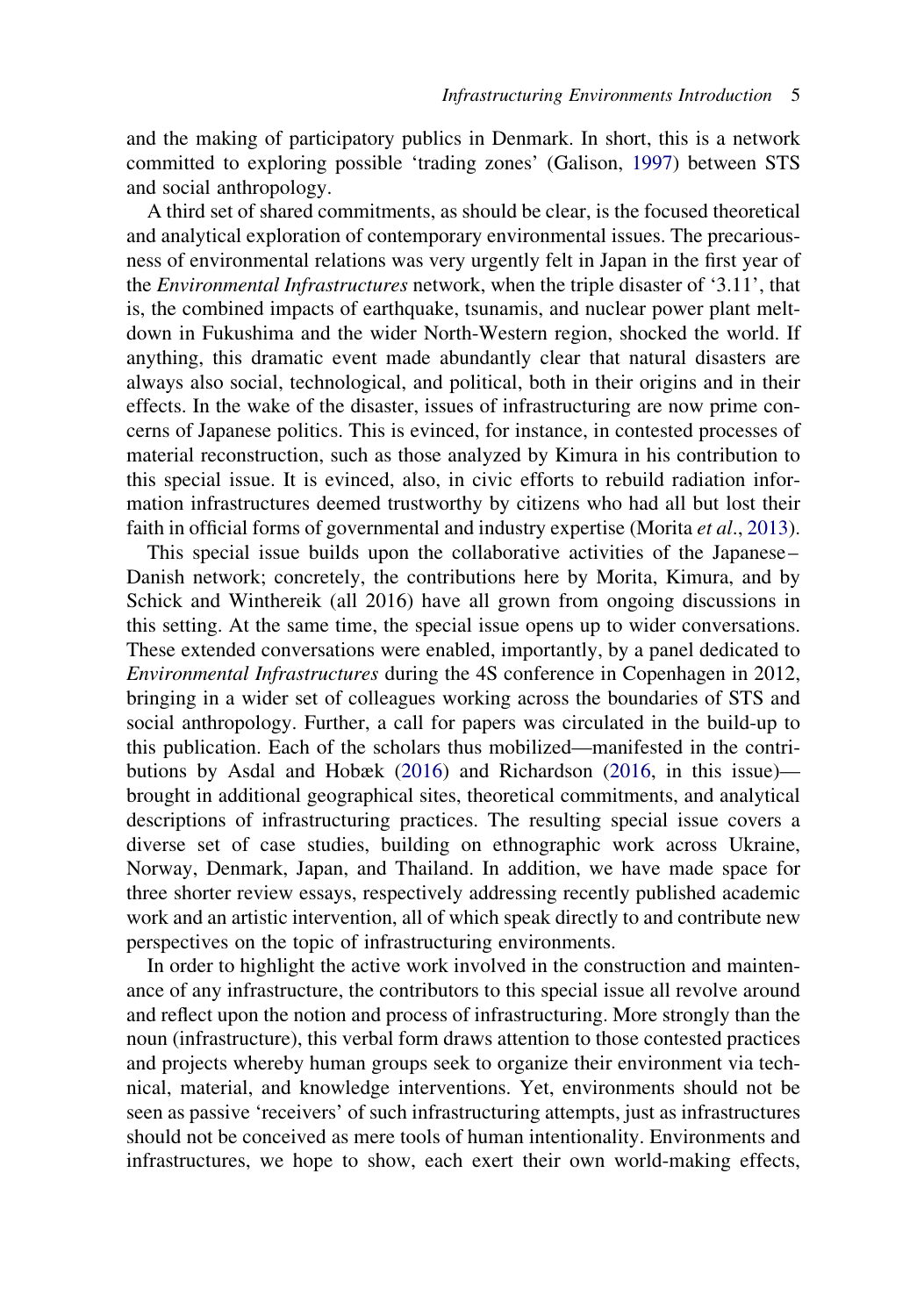working with—and against—human designs. Infrastructures include and exclude, and they enable certain kinds of knowledge and action rather than others (as highlighted, e.g., in the contribution by Asdal and Hobæk, [2016\)](#page-19-0). Infrastructuring work may be expressive of human attempts to exercise control over unruly environments, but often comes with unexpected outcomes (e.g. the contribution by Richardson, [2016](#page-21-0)). At the same time, infrastructuring an environment is also a way in which human societies are made vulnerable. As infrastructures themselves become part of an environment, partially brought under control by means of yet more infrastructures, they sometimes reach the limit of their own performance (e.g. the contribution by Morita, [2016,](#page-21-0) this issue).

This special issue highlights the often-overlooked work of infrastructuring as crucial to how cultural and ethical tensions are embedded, played out, and (possibly) resolved in practice. Analyses link STS work on large-scale material and information infrastructures (e.g. Hughes [1989;](#page-20-0) Star and Ruhleder, [1996](#page-22-0); Star, [1999;](#page-22-0) Bowker et al., [2010](#page-19-0)) with studies on environmental politics (e.g. Yearley, [1996;](#page-22-0) Jasanoff, [2001;](#page-20-0) Miller, [2007\)](#page-21-0). Beyond standard notions of a unified global environment, infrastructuring work is organized in complex, layered, and only partially coherent nature-cultures, interlinking ecologies, material equipment, classifications, standards, expert organizations, and concerned social groups. Such an expansive notion of the social, organizational, and ethical – political aspects of infrastructuring environments draws together, and extends, conceptual resources stemming from recent work in a number of overlapping research domains, including STS, sociology, anthropology, human geography, organizational studies, and human ecology, to name only those domains most immediately relevant to the contributions that follow (see also Larkin, [2013](#page-20-0) for a recent survey of increased anthropological attention to infrastructures).

Further, as infrastructuring environments hybridize and multiply what counts as society and nature, this composite term speaks to core concerns of interdisciplinary studies and endeavors. Having both positioned themselves squarely at the nature – culture boundary, environmental concerns in the fields of anthropology and STS, we contend, will prove central to this research agenda. In this sense, the specific network from which this special issue grows—that of the *Environmental Infrastruc*tures project and its affiliations—should be located within a more expansive trading zone. Here researchers in STS, anthropology, and beyond exchange conceptual tools and ethnographic sensitivities towards emerging more-than-human worlds and their 'multispecies living' (e.g. Choy et al., [2009;](#page-19-0) Braun and Whatmore, [2010;](#page-19-0) de la Cadena, [2012;](#page-19-0) Raffles, [2011](#page-21-0); Law and Lien, [2013](#page-20-0)).

#### Theoretical Hinterland: STS on Infrastructures

Given that many aspects of infrastructure can seem 'singularly unexciting' (Star, [1999\)](#page-22-0), it is perhaps unsurprising that the growing body of social studies on how humans organize their environmental relations have underestimated their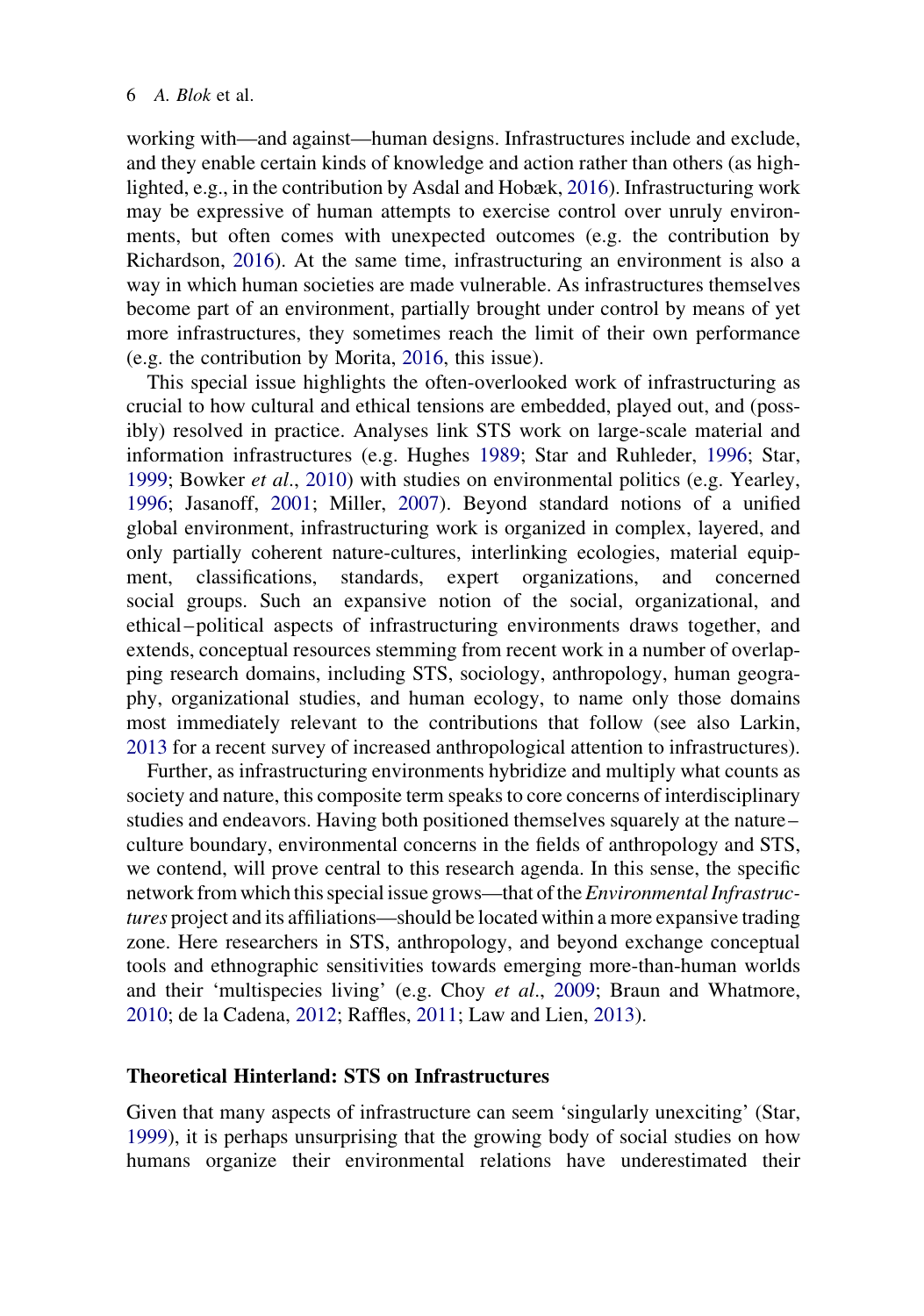importance. Other dimensions of the current ecological predicament have received more attention, whether in terms of the international political economy of environmental destruction (e.g. Urry, [2010](#page-22-0)); the changing social perceptions of environmental risk (e.g. Beck, [1998\)](#page-19-0); the rising importance of environmental NGOs (e.g. Jamison, [2001](#page-20-0)); or the various bodily encounters with nature(s) found in contemporary Euro-American everyday life (e.g. Macnaghten, [2003](#page-21-0)).

In studies on science –politics relations in the environmental domain, infrastructures show up in passing, but they seldom receive sustained attention (but see Bowker, [2000](#page-19-0)). Conversely, with some notable exceptions in urban studies (e.g. Swyngedouw, [2006](#page-22-0); Monstadt, [2009\)](#page-21-0), research on the social dimensions of material infrastructures has tended to by-pass the environmental problematic. Research on infrastructuring environments, then, needs to build some new intellectual bridges of its own (no pun intended).

In place of the master narrative of a singular global environment, gestured at in the introduction of this paper, a focus on infrastructures' performative effects invites us to take seriously the 'hetero-praxial' ecologies that interlink practices according to regional divergence, local constraints, and conflicting beliefs (Star, [1999,](#page-22-0) 384f). While environmental science overflows with utopian commitments to totalizing viewpoints, aided by earth-spanning satellites, global computer models, and other powerful technologies of vision, working infrastructures always have to be constructed from the ground up, step by step, taking local contingencies into account (Haraway, [1988](#page-20-0)). They are negotiated through friction; they break down and need maintenance; they rely on socially learnt conventions and they leave parts of the landscape unnamed, unnoticed, and unvalued.

In this sense, ways of acting towards, knowing about, and valuing the natural environment are inextricably bound up with the technical, social, and organizational practices of large-scale computer-enabled information infrastructures. Take the case of endangered species, from invertebrates to marine mammals. At the core of global concerns over declines in biodiversity stand certain authoritative databases used to assess the conservation status of plants and animals, such as the famous International Union for the Conservation of Nature (IUCN) Red List of Threatened Species. Based on a vast and complex data architecture organized around taxonomy, geographic distribution, and ecological habitats, the Red List classifies species according to a seven-point scale, going from 'least concern' over 'vulnerable' to 'critically endangered' and—as the logical end point— 'extinct'. Embedded in this publicly accessible information infrastructure is the work of thousands of experts, coming from a large number of different scientific disciplines, and based in universities, museums, and NGOs around the world. Sorting out what has been counted and described, why, by whom, and to what effects raises interesting and difficult questions for STS to address (Bowker, [2000\)](#page-19-0).

Growing concerns with biodiversity, in short, have proved an important site for STS scholars to explore one key dimension of infrastructuring environments: the construction and maintenance of scientific cyber-infrastructures, in the shape of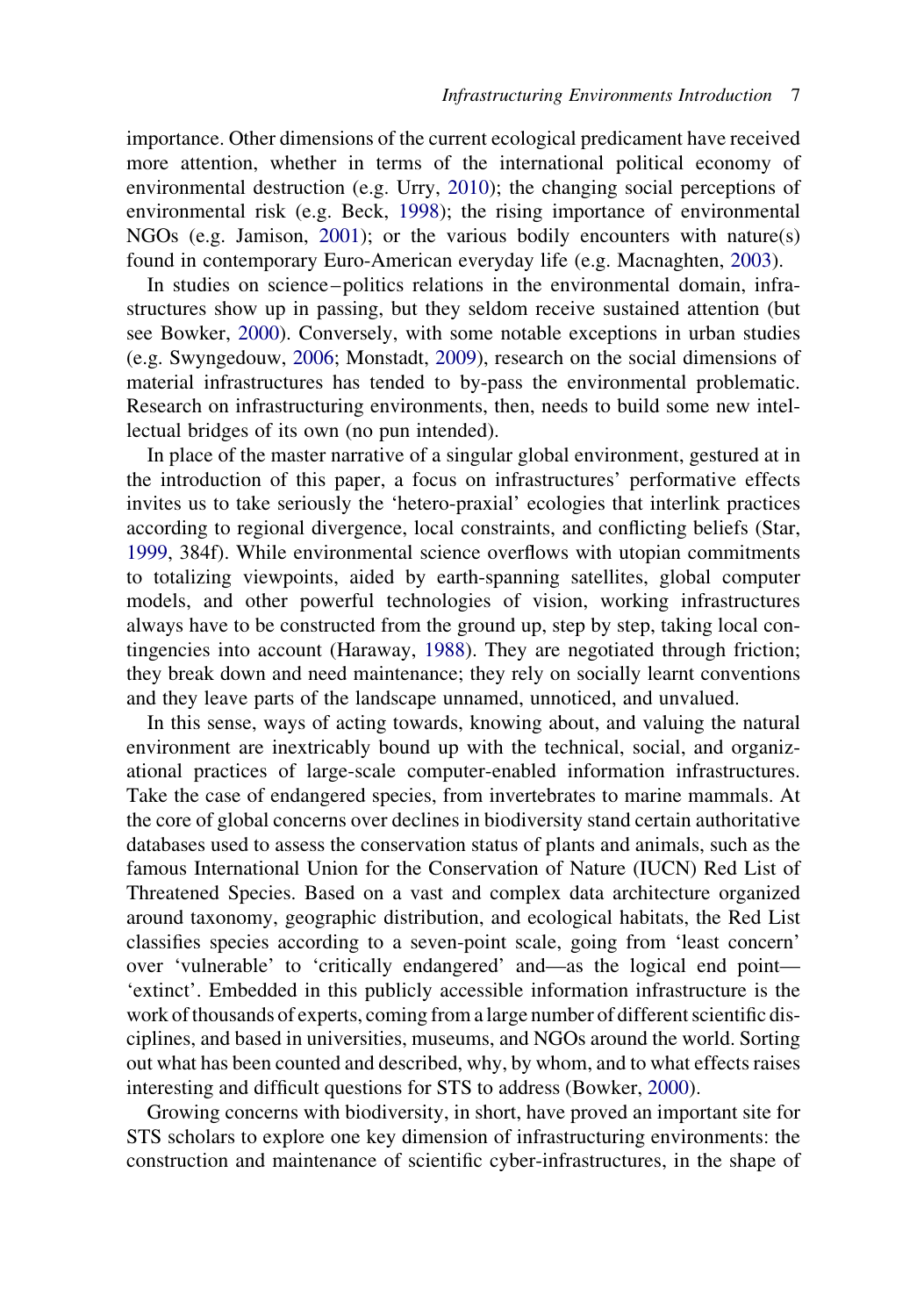databases, archives, and other digital information systems (see Bowker, [2000,](#page-19-0)  $2005$ ; Hine,  $2006$ ; Waterton,  $2010$ ; Millerand *et al.*,  $2012$ ). Biodiversity, these studies show, is not simply a data-intensive science; it is also a domain marked by heterogeneous data-handling practices, partially incoherent archival procedures, and embedded value tensions. The biodiversity databases being developed today do not impose one hegemonic solution. Rather, at the level of dataprocessing practices, they unfurl within them any number of tensions. To give one famous illustration: since scientists are more likely to get funded for working on 'charismatic' animals such as pandas, tigers, and elephants, biodiversity databases face serious non-naming and non-counting problems, particularly in biological groups of invertebrates, fungi, and microorganisms, where taxonomic work is decidedly un-charismatic and low-status (Bowker, [2000\)](#page-19-0). Inquiring into the making and effects of such data-deficient species would be a clear case of an infrastructuring environments study.

Issues of classification tie closely into two further epistemic issues, both at the core of nature governance and key aspects of infrastructuring environments: that is, issues of technical standard-setting and statistical quantification. Given that knowledge of most environmental issues rely on highly technical forms of analysis, what standards to apply for the appropriate generation, verification, and accounting of data often turn out to be a highly contentious problem. In part, this problematic mirrors wider issues of statistical quantification, itself a major component in various modern bureaucratic infrastructures that have come to render particular social spaces, and not least economic relations, legible and hence governable (see Rose and Miller, [1992\)](#page-21-0). In environmental terms, such issues have been particularly visible in the domain of international climate change science and politics, where seemingly technical questions of where to draw the boundary between 'natural' and 'anthropogenic' greenhouse gas emissions; how to construct national directories of carbon sinks; and how to measure the 'additional' character of emission reductions from carbon trade projects have all been embroiled in prolonged controversy (see Lohmann, [2005](#page-21-0); Miller, [2005](#page-21-0), [2007\)](#page-21-0). What this demonstrates is that, in relation to specific infrastructuring practices, issues of standard-setting relate in a direct way to questions of accountability. Environmental accountability, as the etymology suggests, is partly a question of *what* to count—and, hence, about what *counts* in specific settings (Asdal, [2008](#page-19-0); see also the contribution by Asdal and Hobæk, [2016](#page-19-0), in this issue).

Finally, when scanning some of the theoretical and analytical inspirations for dealing with and conceptualizing infrastructures in STS, anthropology, and cultural studies, it is important to note how, with the rise of environmentalism, otherwise taken-for-granted material infrastructures—of electricity, water supply, housing, transportation, and waste disposal—are themselves being articulated as matters of (un)sustainability concern. Such articulation work attaches to a wide variety of sites and scales where large socio-technical systems have taken root,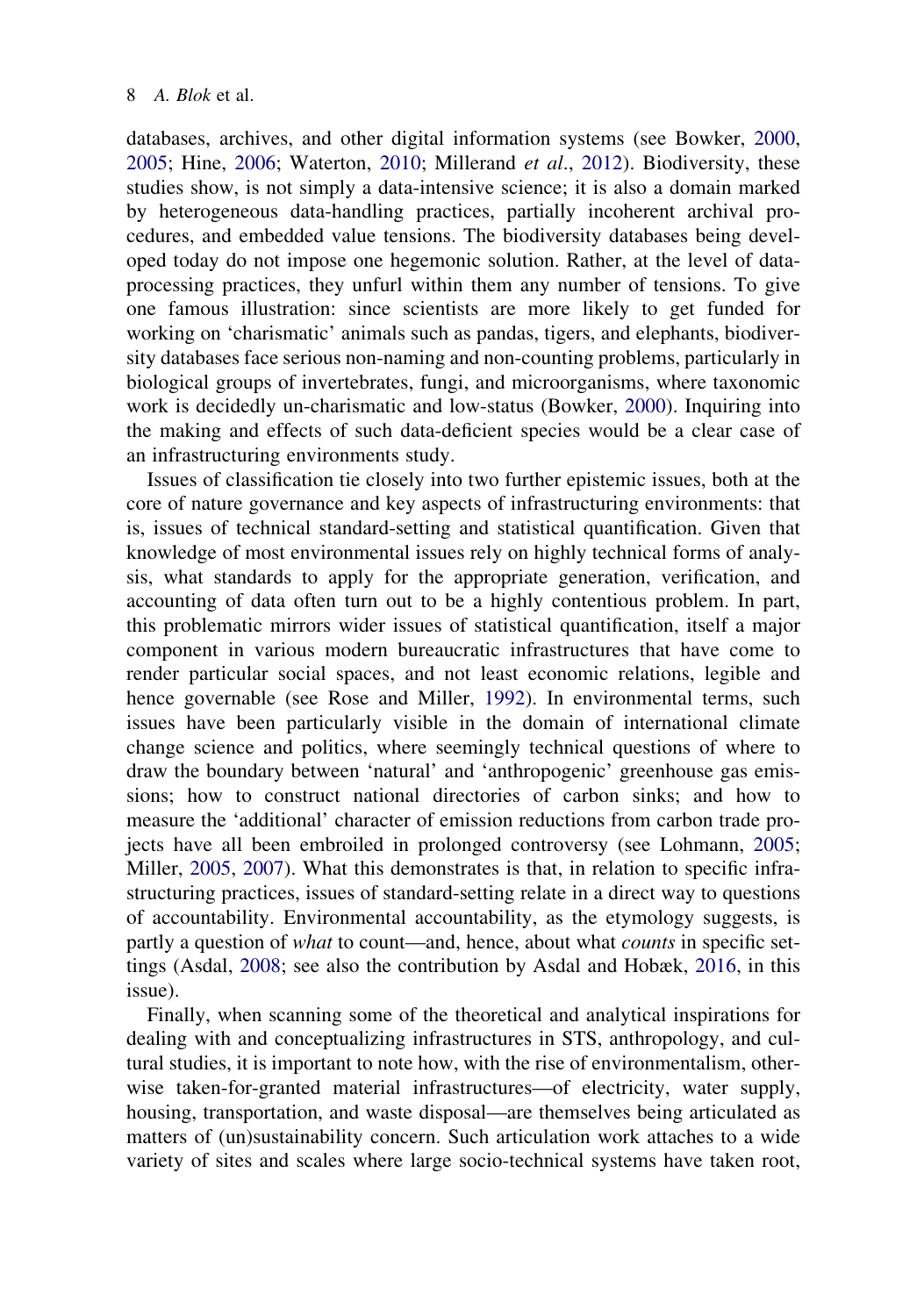ranging from domestic energy appliances as sources of global climate change (Shove, [2003](#page-22-0); Marres, [2008](#page-21-0)) over to concerns with sustainably redesigning entire networked infrastructures in the world's urban centers (Monstadt, [2009](#page-21-0); Tyfield and Urry, [2009](#page-22-0); Sassen, [2010\)](#page-22-0). Work of sustainable redesign involves more than just material transformation; rather, it works within heterogeneous infrastructures of technical equipment, digital databases, standards, organizations, and social groups of engineers, architects, investors, urban planners, and civic associations. Importantly, moreover, such ways of infrastructuring environments often involve an explicit engagement with issues of 'green' technological innovation—for instance around renewable energy technologies—in ways that engage various concerned publics in novel ways (Rubio and Fogué, [2013](#page-22-0); see also Schick and Winthereik, [2016,](#page-22-0) in this issue).

As we have alluded to above, the formerly 'fixed facilities' of infrastructures are widely perceived to have become less fixed and more fluid in recent years, both in their material instantiations and in their symbolic presence. This has to do, among other things, with the fact that infrastructures are increasingly used for the production, distribution, and sharing of information. Sociologist Castells ([1997\)](#page-19-0) famously conceptualized modern infrastructure as a 'space of flows'. His work on the network society broke new ground by emphasizing the networked character of digital communication, arguing that information can now be divided into packets and thus distributed in a non-linear fashion (see also Ruppert et al., [2013\)](#page-22-0). Similarly, as Brian Larkin remarks in his recent review article [\(2013](#page-20-0)), infrastructures by definition are 'built networks that facilitate the flow of goods, people, or ideas and allow for their exchange over space'.

But even if infrastructures are becoming more fluid and networked, this does not mean that anything can connect with anything else, seamlessly. Socio-political and cultural values and practices affect how they work. A well-designed system need not lead to efficient information exchange (Jensen and Winthereik, [2013](#page-20-0)). Also, the metaphor of information or knowledge as liquid that flows freely in any direction in the digital age itself has several limitations (Moser and Law, [2006\)](#page-21-0). For one thing, information generally does not flow quite so freely as the theories and theorists of a digital age, or a network society, would like to have it. Here as elsewhere, it is important to heed the point famously made in STS by Star and Bowker, to the effect that infrastructures are both physical objects and knowledge objects—and that, in both capacities, they need work of coordination and maintenance in order to function properly (Bowker and Star, [1999\)](#page-19-0).

While none of the contributions to this special issue narrate their intellectual territory quite the way we have done here, they all engage actively with key aspects of this theoretical hinterland of STS engagement with infrastructures. As such, they also serve, individually and collectively, to push this engagement in novel directions—towards attention, for instance, to how layered landscape infrastructures emerge and change in long-term processes (e.g. Morita, [2016\)](#page-21-0); how their obduracy is forged and contested in material politics (e.g. Richardson, [2016\)](#page-21-0);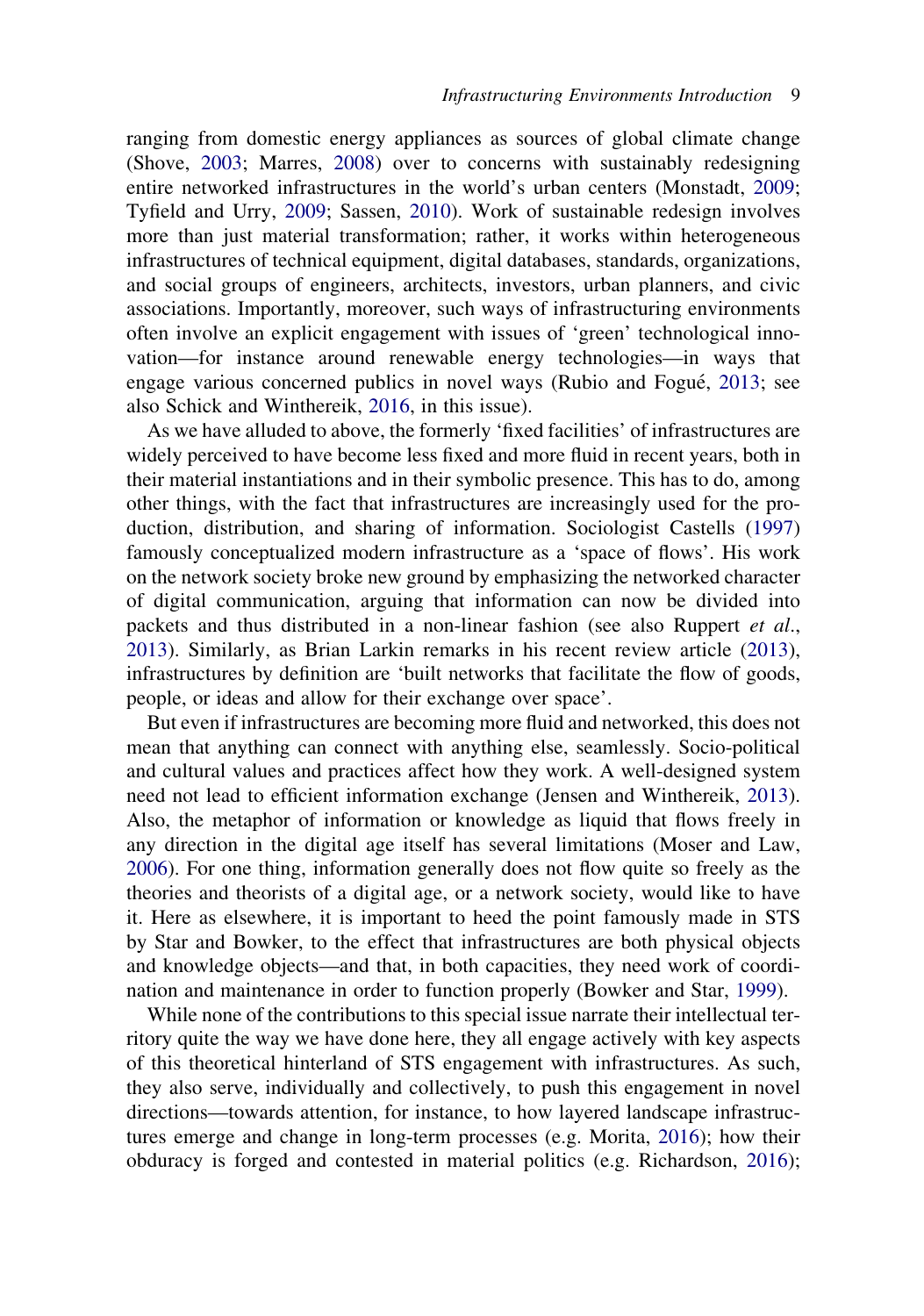and how processes of infrastructuring rely on the work of aligning particular visions and visibilities (e.g. Kimura, [2016](#page-20-0), this issue). In making these analytical claims, all contributions likewise engage a set of difficult methodological issues, to which we now turn.

## Methods for Studying the Work of Infrastructuring

One important theme permeating work on the social and organizational dimensions of infrastructure is that, because infrastructures are embedded within or sunk inside other social and technical arrangements, they tend to be taken-forgranted, forgotten, and remain invisible (Bowker and Star, [1999](#page-19-0)). This relative invisibility prevails not simply in social science work on domains like the environment, as argued in the previous section. It feeds primarily on widespread beliefs among the relevant communities of practitioners, such as biodiversity scientists, for whom issues of digital data-handling techniques, for instance, will tend to be seen as mundane, unexciting, and low-status. Infrastructural design and maintenance are permeated by significant amounts of hidden work, work that goes unnoticed or is not formally recognized within organizational settings (Star, [1999,](#page-22-0) 385f). This is certainly true, for instance, with the work of cleaners and janitors in technological production settings; the work of secretaries in research centers; or the work of nurses in maintaining medical records (Timmermans et al., [1998\)](#page-22-0). It may pertain as well to the work of coders and software designers in the world of environmental science and politics. Studying how environments come to be infrastructured thus requires methods for surfacing and foregrounding such hidden work.

Commenting on this conundrum, Bowker [\(1995](#page-19-0)) offers the apt metaphor of infrastructural inversion: studying the work of infrastructuring, he notes, involves a gestalt switch with which to wager an analytical 'struggle against the tendency of infrastructure to disappear (except when breaking down)' (Bowker and Star, [1999,](#page-19-0) p. 34). Infrastructural inversion, then, 'means learning to look closely at technologies and arrangements that, by design and by habit, tend to fade into the woodwork' (Bowker and Star, [1999;](#page-19-0) see also Star, [2002](#page-22-0) and Jensen, [2008](#page-20-0), p. 364). The importance of such learning again extends beyond issues of social science method, in that it pertains to entire mythologies circulating in domains of information- and knowledge-intensive work. For instance, whereas it is widely assumed that advances in medical science caused the rise in life expectancy during the nineteenth century, performing an infrastructural inversion will show that changes in living conditions, tied in particular to improved diet and sewage, were at least as important (Bowker, [1995](#page-19-0), p. 235). Only by disregarding such practical and mundane changes in infrastructure does medical science emerge as the glorious cause of success.

To complicate the story, however, engaging in infrastructural inversion on the part of the analyst may both imply making mundane ecological practices visible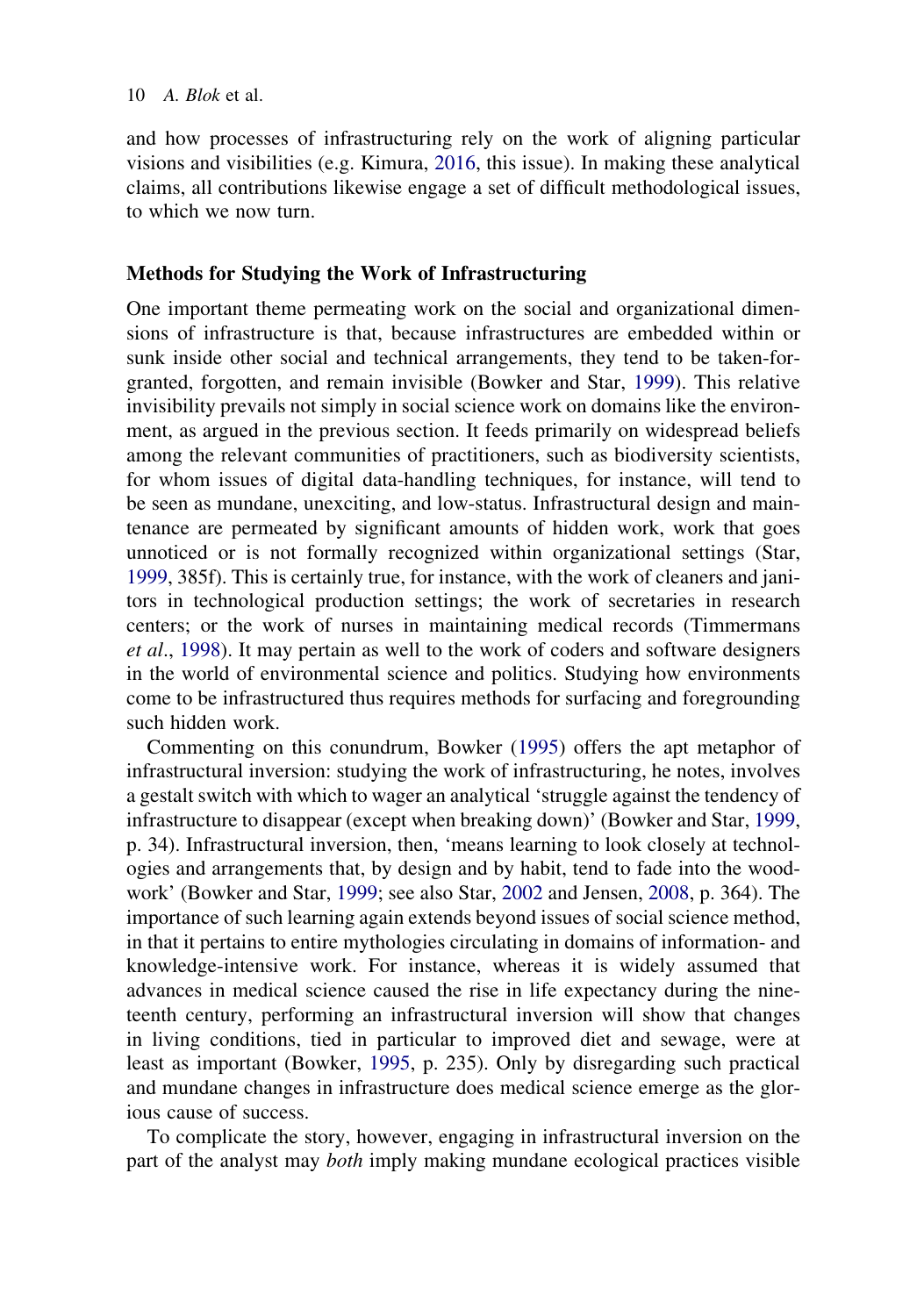and being attentive to how this is already happening all 'by itself', as an event in the world. This point follows from the inherently *relational* character of infrastructures. Hence, from an infrastructural inversion perspective, acknowledging how 'one person's infrastructure is another's brick wall, or in some cases, one person's brick wall is another's object of demolition' (Star, [2002\)](#page-22-0) means attending to the (invisible) work of infrastructures and to the ways in which infrastructures are turned around or destroyed—not through analytical acts but through their differential usages and meanings in everyday settings. Yet another strategy for making infrastructural work visible passes through design. Designing objects for interventionist purposes is a form of engagement that may invert existing, but as yet invisible, infrastructures (Winthereik submitted; see also Thorsen, [2016,](#page-22-0) this issue).

What this suggests, in more down-to-earth terms, is that studies of infrastructuring environments may benefit from sustained methodological reflection in the domains of STS, anthropology, and sociology, particularly as this pertains to the changing practices of ethnography (Star, [1999](#page-22-0), [2002;](#page-22-0) Suchman, [2002](#page-22-0); Lury and Wakeford, [2012\)](#page-21-0). While infrastructures are potentially available for elucidation through a range of methodological approaches—including statistical surveys, document analysis, and virtual methods—conceptualizing them in terms of heterogeneous relations, as we do here, nevertheless privileges ethnographic methods, attuned to contextual dynamics of situated practices and agencies. Indeed, the contributions to this special issue all rely, one way or the other, on versions of ethnographic work. Beyond ethnographers learning to note some initially unnoticeable aspects of settings, attendant challenges extend to core questions of choosing and delimiting research sites where infrastructuring happens; positioning oneself in layered ecologies of knowledge; and handling issues of scalability, size, and extension. In turn, we will now take a brief look at each of these ethnographic challenges.

Taken as a collective corpus, STS may be credited with pioneering a novel ethnographic approach to science and technology. Through a focus on science and technology as entities in the making what had come to seem self-evident, universal, and true was denaturalized (see Law and Mol, [2001](#page-20-0)). As this special issue vividly illustrates, a similar approach to how environments are infrastructured proves a powerful tool of infrastructural inversion, serving to unfold some of the technical, ethical, and political choices that are, or have been, gradually embedded throughout their development (Bowker et al., [2010](#page-19-0), p. 99). In the vocabulary of sociologist Erwin Goffman, studying the work of infrastructuring will often mean going 'backstage', literally and figuratively.

Attending to the histories of infrastructures or to the present-day practices that make infrastructures function in a complex social and political reality is thus in part an attempt to search out the sites where consequential decisions on infrastructural design are made and implemented. One might do this by studying the social worlds of biological database builders, ecologists responsible for new nature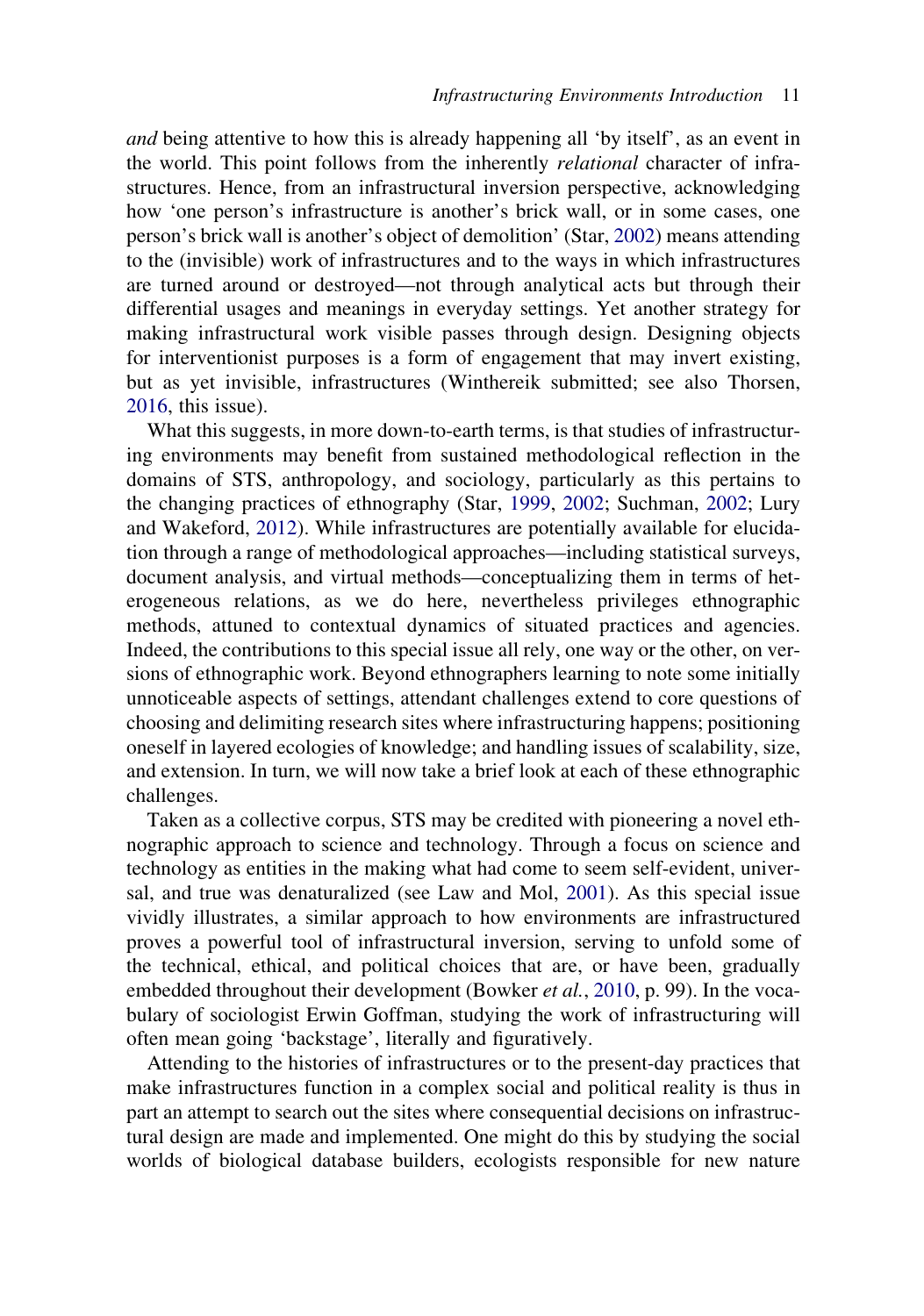classifications, technical standard-setting bodies and NGO networks, engineers articulating sustainable technology protocols, amongst many other settings. This special issue highlights its own heterogeneous communities, as the authors gradually extend the infrastructural connections covered by applying methods of following people, data, and technical objects around, thus employing practical ethnographic means for exploring the sites and boundaries of the infrastructures under study (we return to issues of scalability below).

As already mentioned, infrastructures will often suggest themselves for further study in situations where they break down or otherwise malfunction (as with datadeficient species); or when they become the explicit object of social controversy (as with carbon inventories). One version of this is afforded by situations in which some aspect of the built environment—such as an eco-house or an urban planning project—is explicitly articulated as an experimental site of sustainable redesign. In such situations, mundane elements of infrastructures that would ordinarily remain invisible, like the electricity consumption of household appliances, undergo an identity switch and are redefined as notable moments of material public engagement in global environmental affairs (see Marres, [2008,](#page-21-0) [2012\)](#page-21-0). In striking ways, voluntary attempts at sustainable design thus resemble a materialist version of the 'breaching experiments' made famous by sociologist Harold Garfinkel, in that they render visible aspects of the taken-for-granted urban infrastructure.<sup>[2](#page-18-0)</sup> More generally, however, methods of studying socio-technical controversies serve as another hallmark of STS as a whole—and they can be usefully extended to questions of how environments are (or indeed are not) infrastructured in cases where breakdowns perform a kind of naturally occurring infrastructural inversion. Such methodological themes and considerations echo through several of the contributions to this special issues, not least those of Kimura, Morita, and Richardson.

Apart from such questions of which sites and situations to engage, ethnographies of how environments are infrastructured bring with them a heightened sense of 'reflexivity', in terms of positioning oneself within a layered ecology of environmental knowledges. Put simply, what (promise of) additional knowledge, exactly, does the ethnographer bring to the scene of infrastructuring work? Anthropologist Riles ([2001\)](#page-21-0) talks here of a 'collapse of epistemological distance' between analyst and object—an effect endemic to ethnographic work undertaken in modern knowledge cultures, including the cultures of ecological knowledge (see Blok, [2011](#page-19-0)). Within STS, such concerns have spurred a sizeable debate on the various terms of intervention, understood as possibilities for collaborative and transformative knowledge-making in various organizational contexts (Zuiderent and Jensen [2007;](#page-22-0) Jensen, [2008](#page-20-0); Winthereik and Verran, [2012\)](#page-22-0). Extending such debates, part of what they invite, arguably, is an attitude of experimenting with ways of infrastructuring environments. As Claire Waterton notes about archival work [\(2010](#page-22-0), p. 666), STS researchers may conceive their role as one of turning infrastructure 'inside out', 'allowing it to be built from use, rather than from pre-conceived categories or even anticipation of use'.<sup>[3](#page-18-0)</sup> Ethnographers of the work of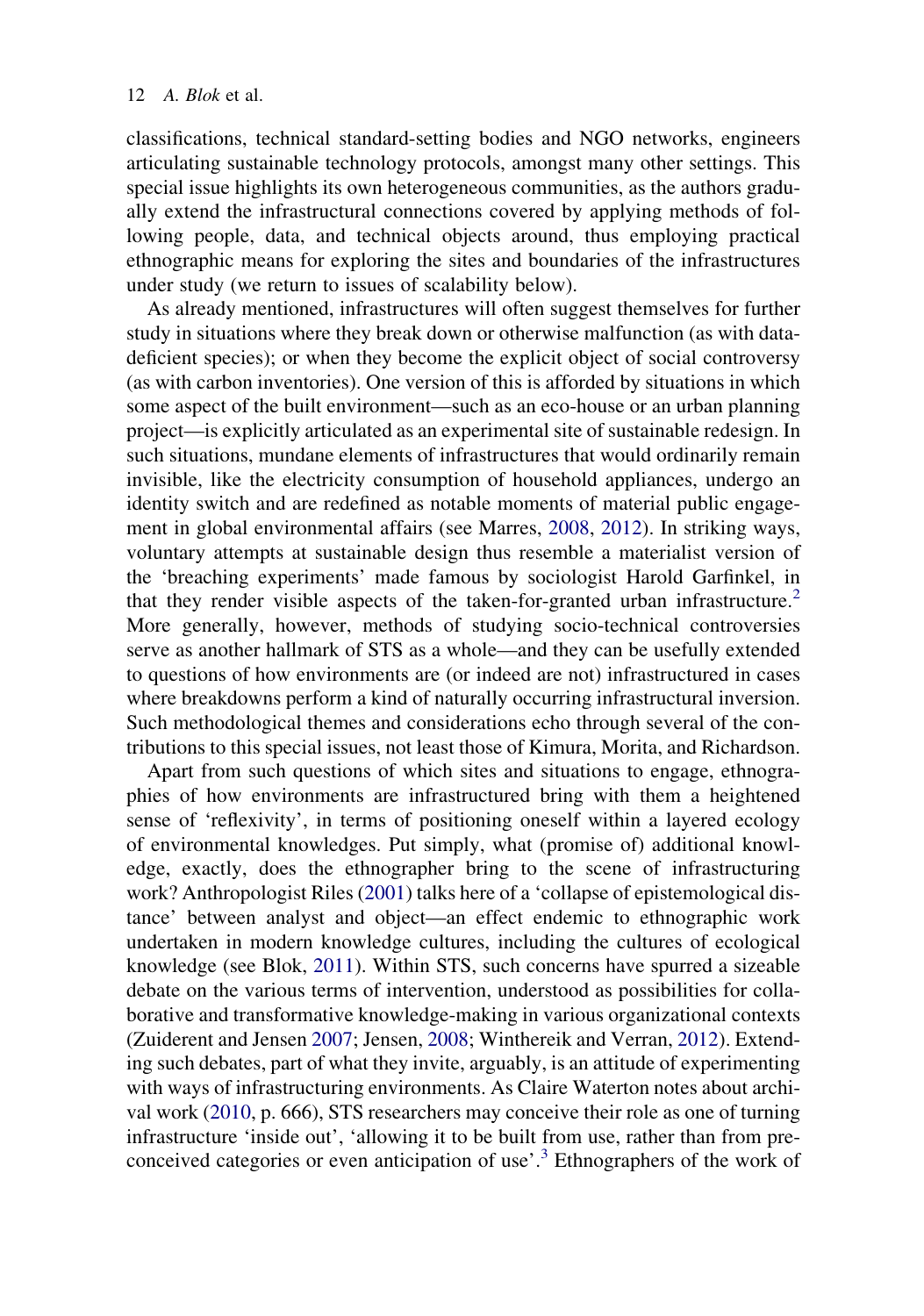infrastructuring environments, we should acknowledge, are themselves part of the relational heterogeneity thereby emerging, themselves engaged in making or unmaking particular socio-ecological relations.

Finally, in this list of methodological challenges, researching the infrastructuring of environments entails difficult dilemmas of scalability, in that infrastructures extend across time and space, involving distributed ecologies typically linking thousands of people, computers, sites, and events (Star, [1999](#page-22-0), p. 383). This challenge has generated novel debates and practices; for instance, the question of how to study computer infrastructures as they extend in time and space has been dealt with extensively within the field of Computer-Supported Cooperative Work (Monteiro et al., [2013](#page-21-0)). More generally, in temporal terms, scalar challenges arise in part from the fact that no infrastructure emerges from scratch and that changes take time; moreover, most infrastructures are built with a view to longterm future reliability, raising difficult questions about 'end points' (see Miyazaki and Riles, [2005](#page-21-0)). In spatial terms, recent enthusiasm for multi-sited ethnography suggests that the challenge of infrastructuring environments may in part be met by simply scaling up traditional fieldwork techniques (see Hine, [2007;](#page-20-0) Beaulieu, [2010\)](#page-19-0). However, as Knoor Cetina ([1999,](#page-20-0) p. 19) notes on her comparative studies into the epistemic cultures of molecular biology and high-energy physics: 'the great complexity of the fields investigated implies that the study could not possibly have been done by one person'. Research on the infrastructuring of environments, then, may well benefit from novel experiments in collaborative anthropology—a challenge which, admittedly, is only indirectly taken up by the contributions to this special issue (but see Choy *et al.*, [2009\)](#page-19-0).<sup>[4](#page-19-0)</sup>

In sum, this section has attempted to give ethnographic flesh to established calls for methods of infrastructural inversion, exemplifying how such gestalt shifts may play themselves out in studies of the infrastructuring of environments. Such studies, we argue, raise a number of pertinent challenges to an ethnographically informed STS: which sites and situations to study; where to position oneself within existing ecologies of knowledge; and how to scale up in order to deal with the temporal and geographical extension of infrastructures? While in no way claiming to solve these issues, the contributions to this special issue all pick up the challenges, in specific and divergent ways, thereby exhibiting also a range of possible avenues for future work. Before we move on to sketch how each contribution allows us to ask novel questions, however, we want to briefly reflect on some of the ethical – political coordinates inevitably at stake in this shared research space by way of taking certain novel attempts at the boundary of STS, anthropology, and sociology as metonymical figures for how to study infrastructuring practices.

#### The Ethical–Political Work of Infrastructuring

Our methodological approach to infrastructuring environments, as laid out so far, implies that the fraught intersections of specific (natural) environments and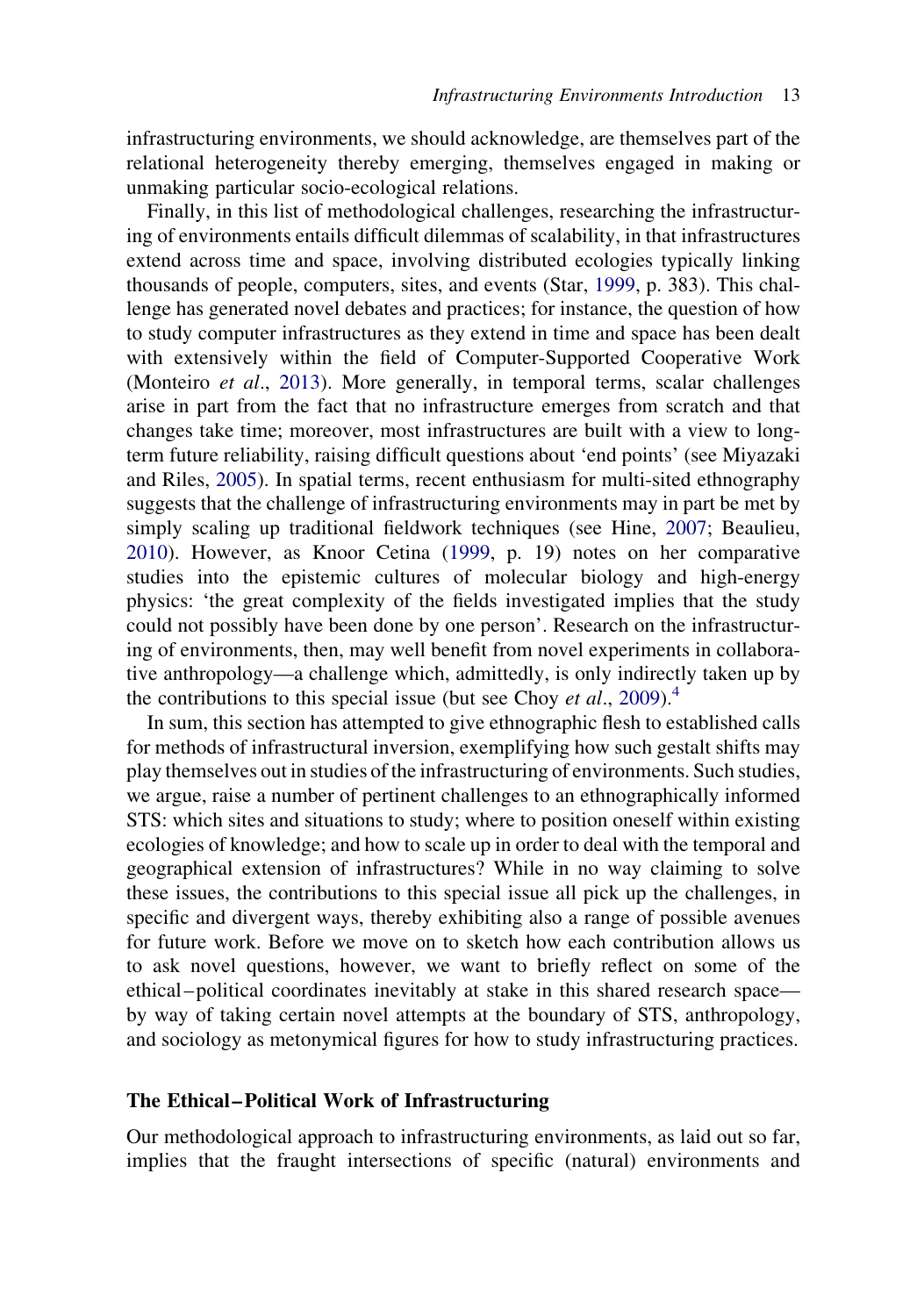(material) infrastructures can only be experienced and known from 'the middle out'. Any attempt at studying infrastructures in their 'full range', from some assumed privileged or global vantage point, will assume too much in advance and therefore risk losing out on the specificities and situated effects that infrastructure studies should hope to unearth. Such a methodological commitment, we now want to argue, also has important implications in terms of how we might, as analysts, seek to engage the ethical –political tensions and ambiguities at stake in any site and situation of infrastructuring environments.

Such tensions emerge, in part, on account of the ways in which contemporary sites and situations of infrastructuring environments bring us into contact with two essentially contested 'frontiers': those of the global (environment) and the future (of the collective) (see Law, [2004](#page-20-0); Guyer, [2007](#page-20-0)). The notion of the anthropocene, for instance, clearly indexes these two frontiers, albeit in highly selective ways. Yet, they are also empirically present, in equally specific ways, on the ground and across numerous settings where the mundane work of establishing, using, or redesigning infrastructures is taking place. In present-day Peruvian frontier towns, for instance, road construction consortiums and the national government are under pressure from investors and NGOs to take environmental and health impacts into account (Harvey and Knox, [2008](#page-20-0)). Within the ensuing controversies, Peruvian and international NGOs, in particular, put into play a set of ethical standards thought to be internationally applicable—thereby exemplifying how the work of infrastructuring partakes to situated globe- and future-making projects. Here as elsewhere, however, such projects readily find themselves wound up in-between the constitutional moments of forging common standards, on the one hand, and the sometimes painful realization of deep ontological chasms, on the other (Choy, [2005](#page-19-0); Jasanoff, [2003](#page-20-0); Latour, [2004;](#page-20-0) Nielsen and Pedersen, [2015](#page-21-0)).

Rather than search for well-defined ethical –political criteria for how to evaluate such 'awkward encounters' (Tsing, [2005\)](#page-22-0), let alone attempt to define their political ontology once and for all, we find it productive to present here a few conceptual figures, serving as metonyms for how one may approach the ethical – political work of infrastructuring environments. We take these figures from recent and influential contributions to STS, anthropological, and sociological discussions on infrastructures—and we select them, in part, for their shared empirical focus on roads and road-making. As such, roads stand in here, we might say, for the more general ambiguities of infrastructuring environments, in ways that make visible certain analytical cum ethical– political dilemmas.

To phenomenologist Ingold [\(2010](#page-20-0)), roads—and the transport across homogenous surfaces they allow—are part and parcel of the drama of modernity, by which the earth becomes a platform, or infrastructure, placed not in but above the ground. The opposite of the road, to Ingold, is the path, along which the wayfarer moves on a ground that is infinitely variegated and composite, feeling the light, moisture, and currents of the air. The wayfarer leaves behind footprints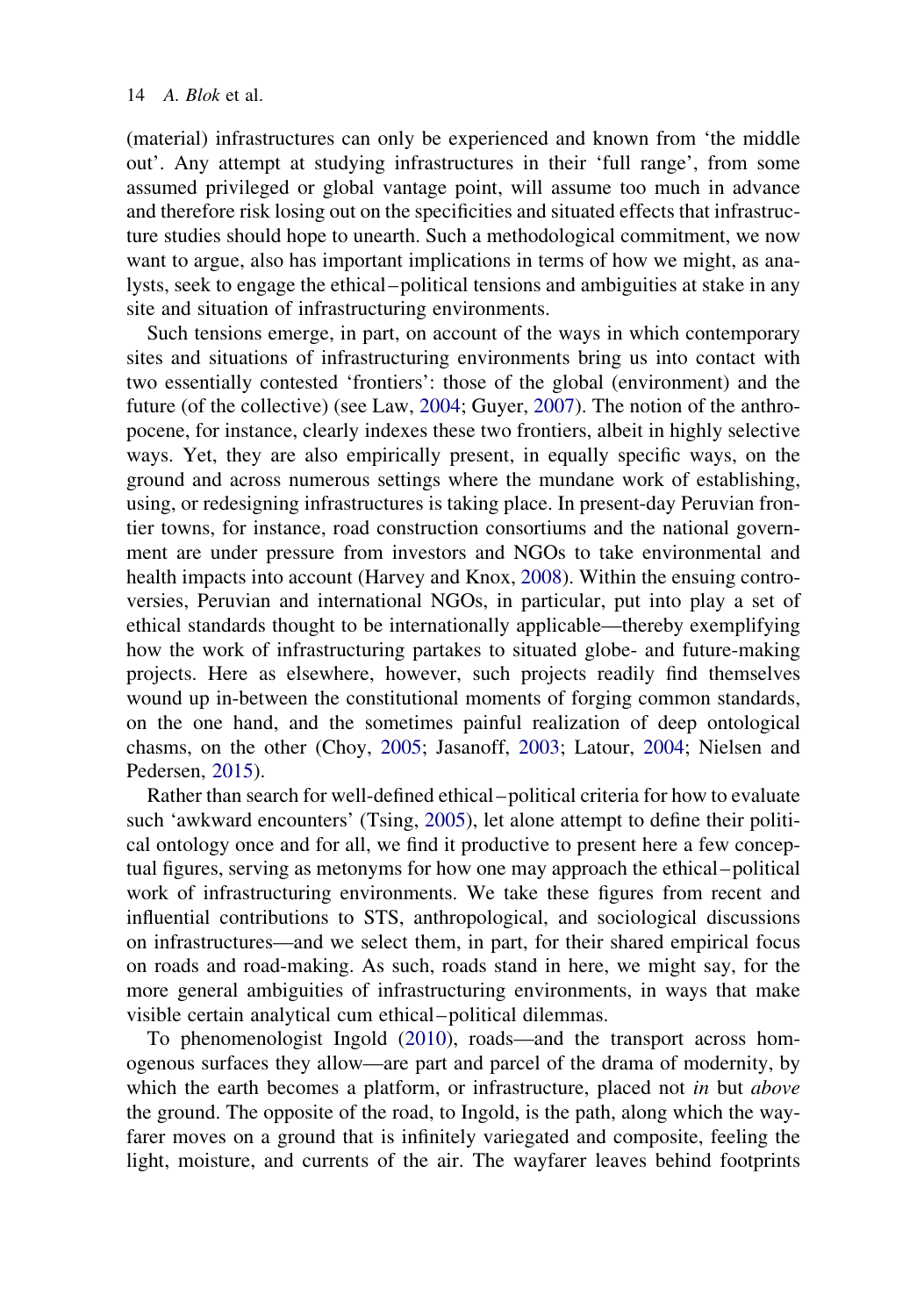and paths; transport leaves behind a hard-surfaced engineered environment. In this analytical set-up, infrastructures are always existential epiphenomena, but paths are nonetheless favored above roads as places to look for sociality: 'quotidian life proceeds for the most part along winding paths' (Ingold, [2010](#page-20-0), p. S127). Moreover, given that the ground is where plant and animal life bursts forth organically, the very notion of infrastructuring environments, from this perspective, becomes oxymoronic. Such sensibilities, we believe, must be taken seriously, in part because they undoubtedly play important roles in environmentalist thinking, feeding various anti-infrastructural struggles. Analytically, however, Ingold's clear-cut distinction between the road and the path seems to us to lose too much productive ambivalence.<sup>[5](#page-19-0)</sup>

To French neo-pragmatist sociologist Thévenot ([2002\)](#page-22-0), in turn, the road—in his case a particular highway running through the French Pyrénées—comes to signal all of the moral complexities that result from the furniture or 'equipment' of humanity. Like other technical interventions, contemporary roads trigger an intricate grammatical web of moral evaluations, according to which it may be qualified publicly in starkly differing terms. While the road qualified as an efficient industrial infrastructure for future markets dominate public debate, environmentalist or green critiques exert considerable pressure, given the natural qualities of the area. The end result is a compromised road: in response to critique, the design comes to include tunnels for frogs and bears, and bicycle paths are made to border it on each side (Thévenot,  $2002$ , p. 67f). On this account, the work of infrastructuring environments signals the *inherent* moral ambiguities of how humans attach themselves to the non-human world, with resultant nature-cultures often arising from pressures of compromise (see Maguire and Winthereik, [forthcoming](#page-21-0)).

Finally, in their ethnographic rendition of road-building efforts in Peru, Harvey and Knox ([2008\)](#page-20-0) depict the road as an object of divergent passions, as holding the promise of transformative potentials through modern networked connectivity. In the capitalist frontier zones of Peruvian gold mining and logging towns, roads trigger an array of unlikely and unpredictable convergences among actors 'otherwise engaged', from the World Bank to governments, international NGOs, informal public opinion, and unregulated economic activity. In stark contrast to shifting and critical attitudes in Euro-America, local communities use road blocks and hunger strikes to demonstrate the strength of their desire and political will to ensure that new roads pass through their backyards (Harvey and Knox, [2008,](#page-20-0) p. 81). While such boom and bust economies have had devastating consequences for the physical environment in many places, people respond to changes in land and new road connections by exercising creativity in the domains of hunting and trading. In such frontier zones, infrastructuring environments come to stand for vital energies, at once innovative and disruptive, by which people channel their shifting passions.

In short, analytically beginning in the middle rather than from some notion of epochal change implies attending to diverse forces of infrastructuring practices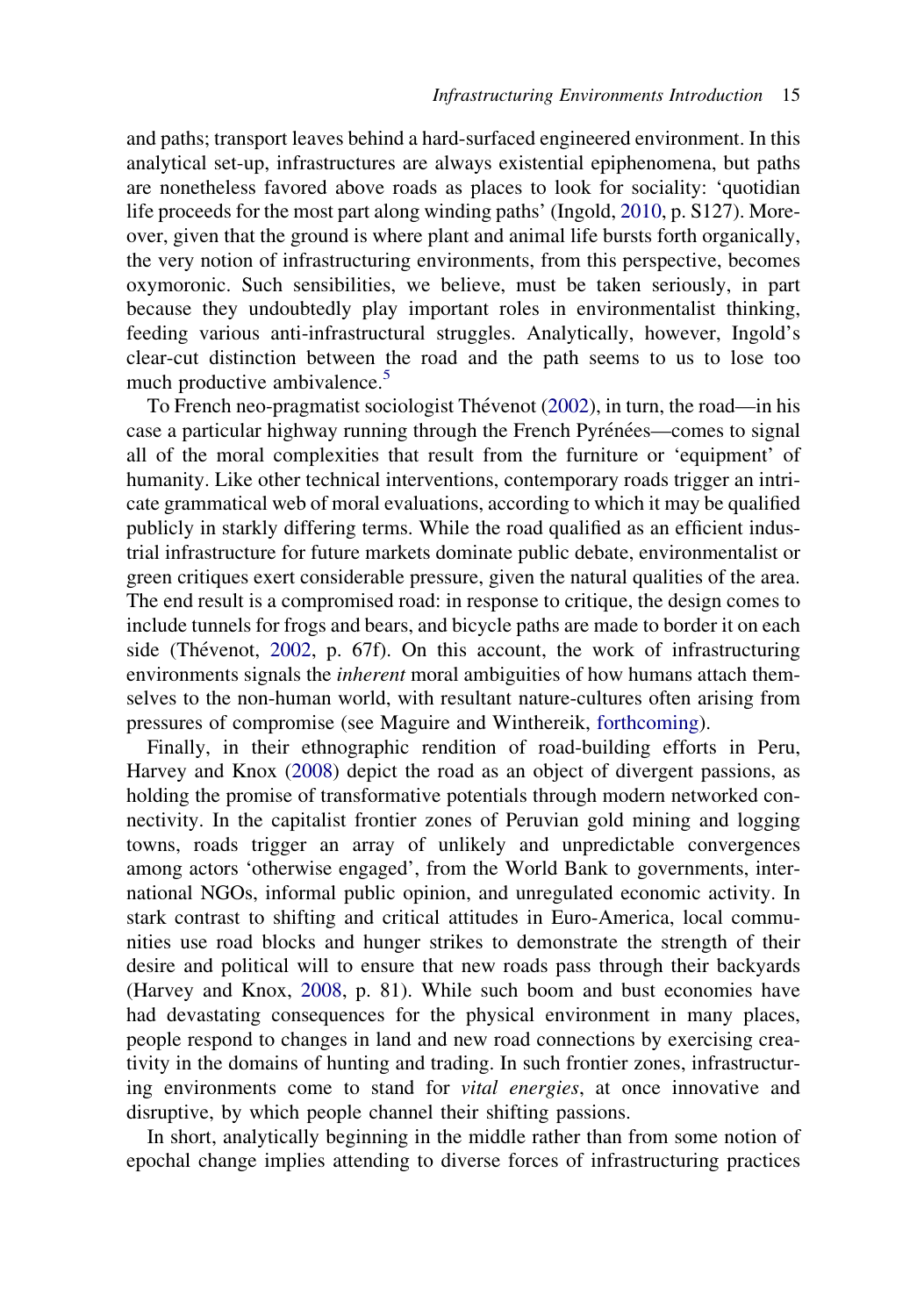and to the processes through which new common natures and cultures, or rather nature-cultures, are painstakingly being created from the ground up (Latour, [2004\)](#page-20-0). In whichever specific and contingent ethical– political form, such a 'cosmopolitical' perspective differs in important ways from the anthropocene movement's uniform call for urgently attending to the consequences of human activity on a global scale. As will be clear from the contributions that follows, unfurling tensions between the technical and the social; the natural and the cultural; the bureaucratic and the quotidian; the past and the future; the local and the global in specific cases of organizing and knowing environments is indeed far removed from diagnosing epochal changes to a singular global environment. As we demonstrate with this special issue, infrastructuring environments epitomizes attempts to construct nature-cultures that hold together, for some time and across space, in ways that remain accountable to those situated forms of life affected by their workings.

## The Contributions: New Questions, New Interventions?

By highlighting some of the locally embedded and materially heterogeneous equipment making up the substratum of widespread ideas of the global environmental crisis, we have attempted here to locate the importance of attending to work of infrastructuring environments. In the various contributions making up this special issue, the authors in each their way relate notions of global crisis and alternative futures to ethnographic studies of the diverse ways in which infrastructures channel how specific environments are known and acted upon, often in conflict-ridden ways. In each case, infrastructures form complex ecologies of practice (Stengers, [2005](#page-22-0)), involving the relational heterogeneity and contested mediation of multiple protagonists, projects, and materialities.

What exactly comprises the infrastructure under scrutiny is different in each case, as is the analytical and methodological strategies adopted for their study. Some authors point to the importance of certain often-overlooked, yet influential material practices and political devices by way of which landscapes, culture, and sociality come to be organized within historically layered infrastructures, even as these prove vulnerable to the 'unruly' forces of nature (Kimura, [2016](#page-20-0); Morita, [2016\)](#page-21-0). Others highlight the work of articulating and contesting otherwise takenfor-granted material infrastructures as matters of (un)sustainability concern, and the various forms of obduracy and malleability exhibited in the process (Morita, [2016;](#page-21-0) Richardson, [2016\)](#page-21-0). And yet others are concerned centrally with the consequences of infrastructuring environments for political action and with whether and how decision-makers in different contexts acknowledge such infrastructures as part natural, part technological, part cultural and social (Asdal and Hobæk, [2016;](#page-19-0) Schick and Winthereik, [2016](#page-22-0)). Individually and collectively, the contributions thus serve to open up novel questions and lines of inquiry, pointing towards a timely and renewed focus on infrastructures at the intersection of STS, anthropology, and environmental social research.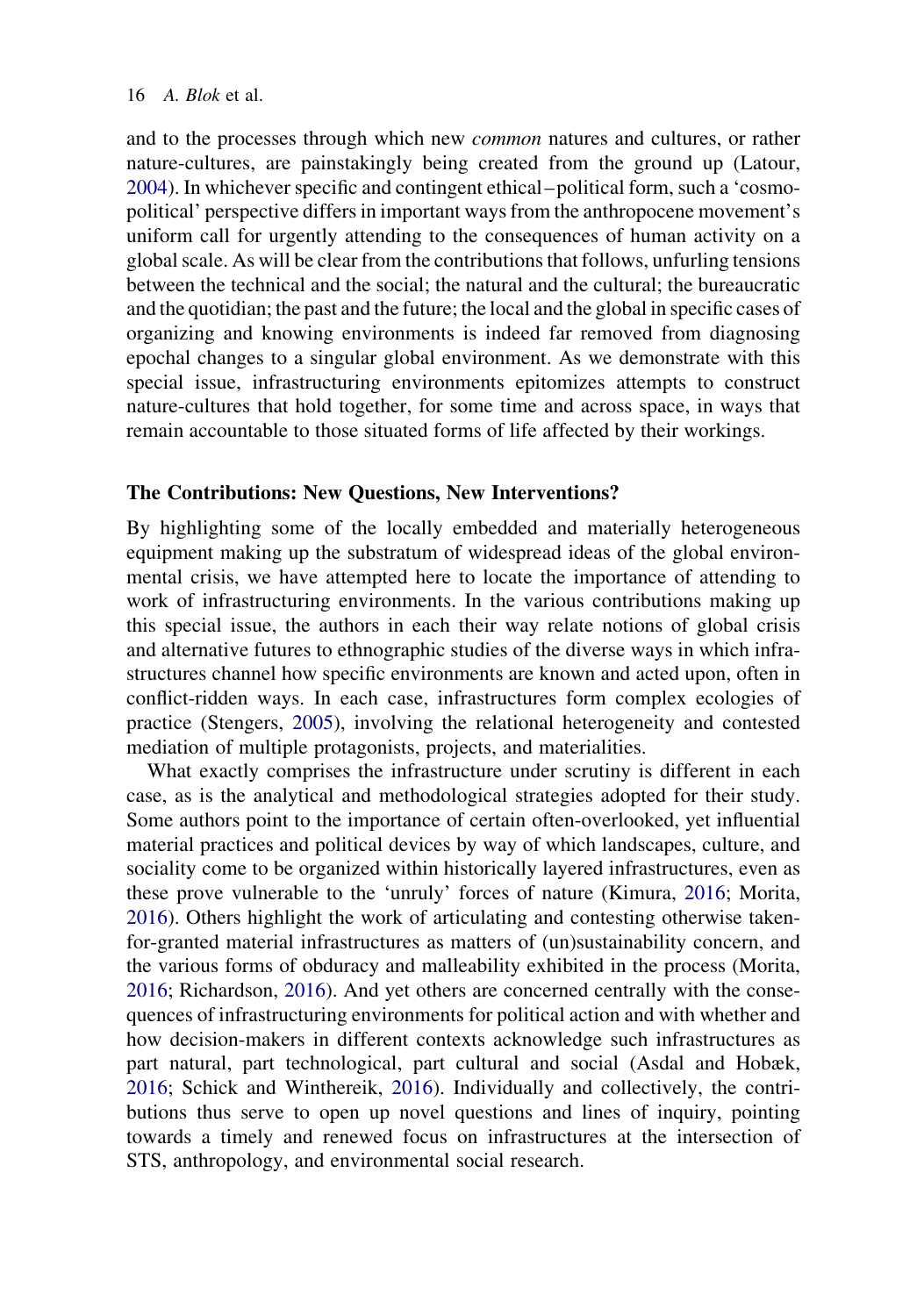The contributions all in different ways focus on the work of infrastructuring environments. The work of infrastructuring environments can be both material, such as erecting seawalls for protecting against tsunamis in Japan in the case of Kimura ([2016\)](#page-20-0), and political, such as making laws about restricting whaling in Norway (Asdal and Hobæk, [2016](#page-19-0)). In presenting these studies, narrating from quite diverse practices, the special issue describes and conceptualizes the work of infrastructuring environments as happening in and through contested settings amenable to various kinds of intervention and change. Overall, even as asymmetries of power and knowledge clearly continue to matter centrally, the analytical impression, we hope, is far removed indeed from the time when infrastructures connoted the 'fixed facilities' holding society and nature in place.

Activating infrastructure by turning it into a verb, instead of keeping it as an noun, has certainly had the effect of alerting authors to the key question of who and what exactly is acting in and on specific environments, often in asymmetrical ways.<sup>[6](#page-19-0)</sup> However, at the same time, the contributors all show how infrastructural agency is inherently hybrid, distributed, and mutually entangled. Sometimes, indeed, it is the infrastructure itself that begins to 'act' (Richardson, [2016](#page-21-0)); and in all the cases, questions of who produces what local – global environment tends to be blurred rather than clear-cut. This is the backdrop, indeed, against which questions of accountability and critical public engagement acquire their key significance, as highlighted in several of the contributions.

Insisting then on working from the middle and outwards—in both sociomaterial and ethical –political senses of this phrase—the contributors also share a certain willingness to risk their own position in the work of infrastructuring. As ethnographers, historians, and STS analysts, they take positions that guide them *into* the complexity and complicatedness of infrastructures and environments, while eschewing the fictitious places from where an infrastructure's relations to specific environments would be easily overlooked. The risk is a palpable one since, being situated in the middle, literally everything may be or become the 'infrastructure'—the taken-for-granted backdrop or substratum—for everything else (Carse, [2012](#page-19-0)). How, under such conditions, are we to make distinctions and settle the question of who is responsible for the effects of infrastructuring environments? From within their different settings, the contributors all respond to such questions of responsibility, thereby providing us with novel tools for scrutiny and experimentation on the vexed ethical –political ambiguities of infrastructural work.

Risks and ambiguities involved in infrastructuring environments are highlighted by post-3.11 reconstruction efforts in northeast Japan. In this conflictual context, Kimura [\(2016](#page-20-0)) argues, one way of staying accountable to the local communities most adversely affected by the triple disaster is to insist on the visibility, dynamism, and negotiability of all infrastructures. Attending to coastal Japanese infrastructures and their situated effects on specific human and non-human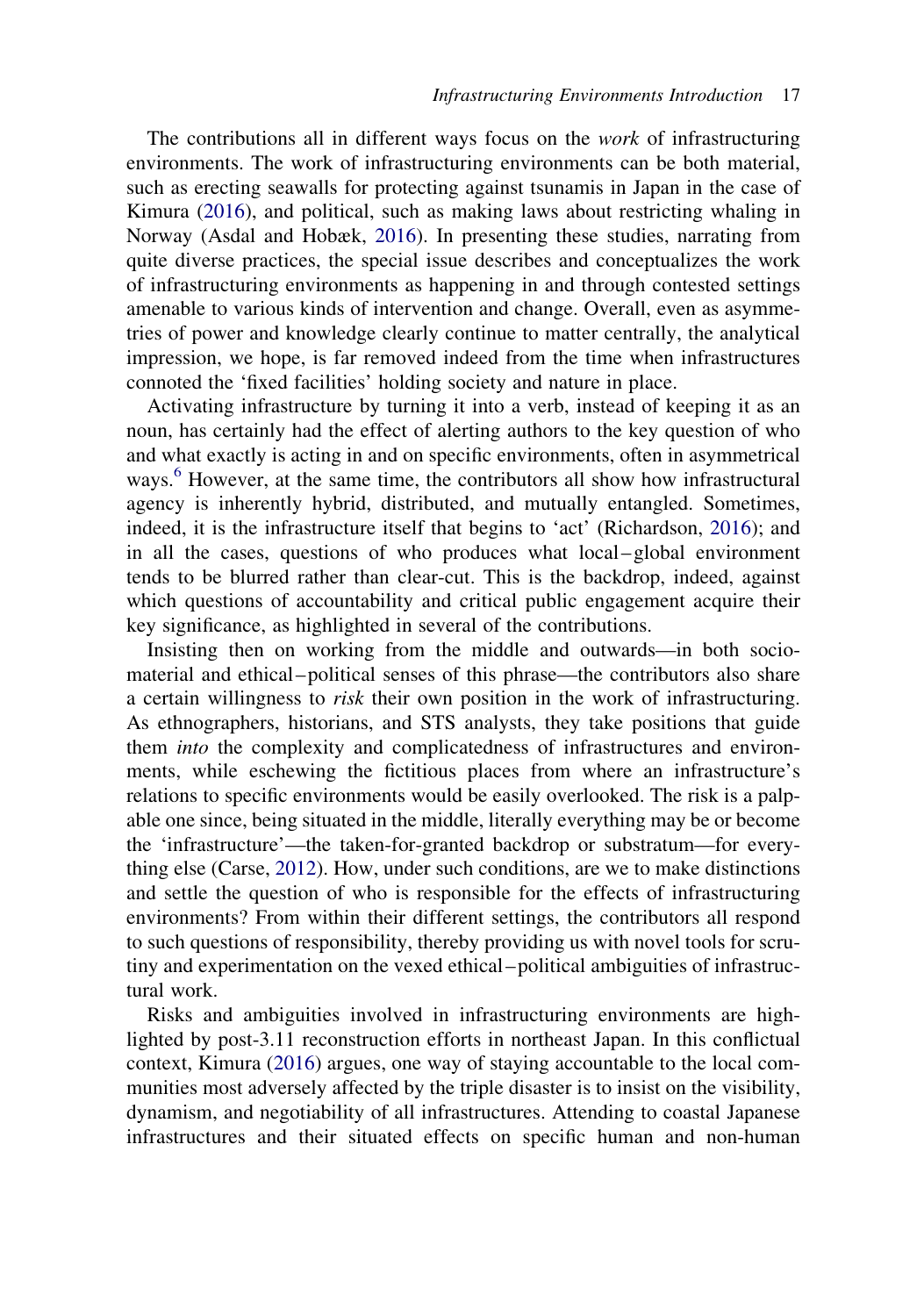<span id="page-18-0"></span>environments, in this sense, also becomes a way of fighting the wider tendency to forget the specific hardships wrought in their wake, past, present, and future.

As readers of Kimura's contribution, moreover, we are reminded of the crucial sense in which the globalized spectacle of nuclear breakdown occurring in Japan in 2011 is embedded in a much wider meshwork of localized infrastructural histories and tensions, played out in specific nature–culture relations. Indeed, similar effects of a local –global reversal and reassessment—another infrastructural inversion, of sorts—may be detected in all of the contributions that follow. This, as we have argued, is exactly where the analytics of infrastructuring environments makes its most important difference to the increasingly urgent research agenda arising at the intersections of STS, anthropology, and environmental crisis. Rather than preempt questions of focus and accountability via established notions of a singular global environmental predicament (viz. the anthropocene), infrastructuring environments invites attention to those multiple settings of entangled encounters where more-than-human lives are lived, known, and organized—and where local and global, material and social, science and everyday life meet.

## Acknowledgments

The authors want in particular to thank Atsuro Morita, Casper Bruun Jensen and Liv Nyland Krause for essential intellectual and organizational support during the gestation period of this introductory article and the wider special issue. As guest editors, we also want to warmly thank our contributors for helping us flesh out the arguments set forth in this article, and for making the special issue possible in the first place.

## Disclosure statement

No potential conflict of interest was reported by the authors.

## Funding

This work was supported by JSPS Kakenhi [grant number 24251017], as well as the Institute for Research in Humanities, Kyoto University.

#### **Notes**

<sup>1</sup>See the project's web-site: <http://eiam.hus.osaka-u.ac.jp/> $2W_e$  owe this observation to STS scholar and politics

<sup>2</sup>We owe this observation to STS scholar and political theorist Noortje Marres (personal conversation).

<sup>3</sup>Waterton makes this argument in reference to studies undertaken in Australia by Helen Verran and Michael Christie, working together with Aboriginal indigenous groups in using digital technologies to record and store their knowledge of places. As this example shows, work of infrastructuring environments needs in no way to be confined to sites of ostensive bureaucratic or scientific power.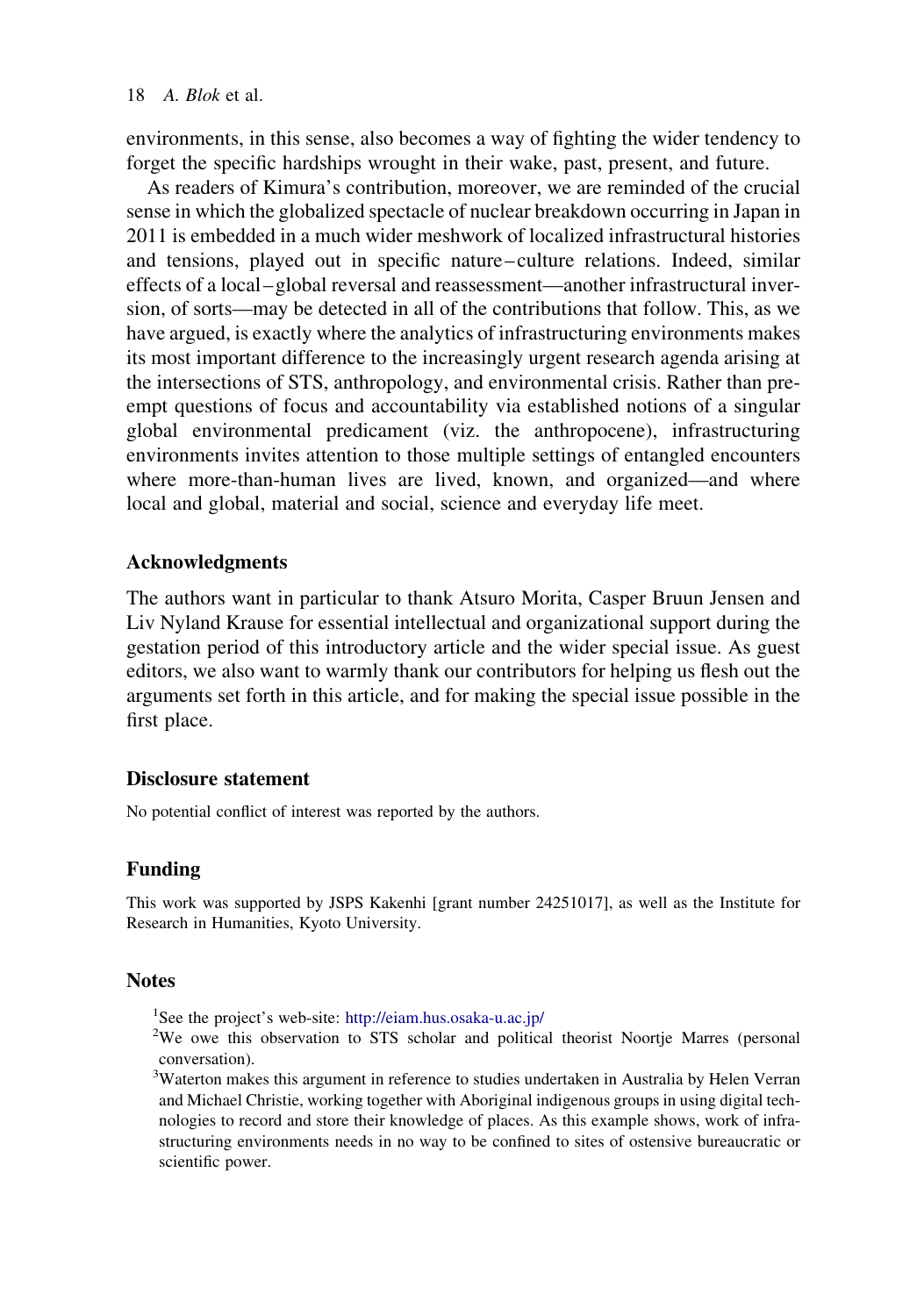- <span id="page-19-0"></span><sup>4</sup>Indeed, the Matsutake Worlds research project from which this reference stems, headed by anthropologist Anna Tsing, in many ways exemplifies the promise of infrastructuring environments research, for its ability to link issues of science studies, cultural anthropology, and global political ecology. One offspring of this collaborative work is taken up in the review essay by Nakazora in this special issue.
- <sup>5</sup>In fact, we would rather prefer to blur the distinction altogether, for instance by positing the wayfaring practices of indigenous Amerindians along their mythical Milk River (in Amazonia) as one possible anthropological origin story for the concept of infrastructuring environments (see Hugh-Jones, [1979\)](#page-20-0). We owe this observation to Amerindianist anthropologist Eduardo Viveiros de Castro (personal conversation).
- ${}^{6}$ Taking the advice from the *Science as Culture* editor, this special issue underwent a slight change in title and thematic focus along its path of production, from Environmental Infrastructures (the name of the Japanese–Danish research network) to Infrastructuring Environments.

#### **References**

- Asdal, K. (2008) Enacting things through numbers: Taking nature into account/ing, Geoforum,  $39(1)$ , pp.  $123 - 132$ .
- Asdal, K. and Hobæk, B. (2016) Assembling the whale: Parliaments in the politics of nature, Science as Culture, this issue.
- Beaulieu, A. (2010) From co-location to co-presence: Shifts in the use of ethnography for the study of knowledge, Social Studies of Science, 40(3), pp. 453– 470.
- Beck, U. (1998) World Risk Society. Cambridge: Polity Press.
- Bennett, J. (2010) Vibrant Matter: A Political Ecology of Things (Durham, NC: Duke University Press).
- Blok, A. (2011) War of the whales: Post-sovereign science and agonistic cosmopolitics in Japaneseglobal whaling assemblages, *Science*, Technology & Human Values,  $36(1)$ , pp.  $44-81$ .
- Bowker, G. C. (1995) Information mythology the world of/as information, in: L. Bud-Frierman (Ed) Information Acumen: The Understanding and Use of Knowledge in Modern Business, pp. 231 –247 (London: Routledge).
- Bowker, G. C. (2000) Biodiversity datadiversity, Social Studies of Science, 30(5), pp. 643–683.
- Bowker, G. C. (2005) Time, money, and biodiversity, in: A. Ong & S. Collier (Eds) Global Assemblages, pp. 107–123 (Malden, MA: Wiley-Blackwell).
- Bowker, G. C. and Star, S. L. (1999) Sorting Things Out: Classification and Its Consequences (Cambridge, MA: MIT Press).
- Bowker, G. C., Baker, K., Millerand, F. and Ribes, D. (2010) Toward information infrastructure studies: Ways of knowing in a networked environment, in: J. Hunsinger, L. Klastrup and M. M. Allen (Eds) International Handbook of Internet Research, pp. 97–117 (Dordrecht: Springer).
- Braun, B. and Whatmore, S. (2010) The Stuff of Politics: An Introduction, in: B. Braun and S. Whatmore (Eds) Political Matter: Technoscience, Democracy, and Public Life, pp. ix-xl (Minneapolis: University of Minnesota Press).
- de la Cadena, M. (2012) Indigenous cosmopolitics in the Andes: Conceptual reflections beyond "politics", Cultural Anthropology, 25(2), pp. 334-370.
- Carse, A. (2012) Nature as infrastructure: Making and managing the Panama Canal watershed, Social Studies of Science, 42(4), pp. 539–563.
- Castells, M. (1997) The Information Age: Economy, Society and Culture (Malden, MA: Blackwell).
- Choy, T. K. (2005) Articulated knowledges: Environmental forms after universality's demise, American Anthropologist,  $107(1)$ , pp. 5–18.
- Choy, T. K., Faier, L., Hathaway, M. J., Inoue, M., Satsuka, S. and Tsing, A. (2009) A new form of collaboration in cultural anthropology: Matsutake worlds, American Ethnologist, 36(2), pp. 380–403.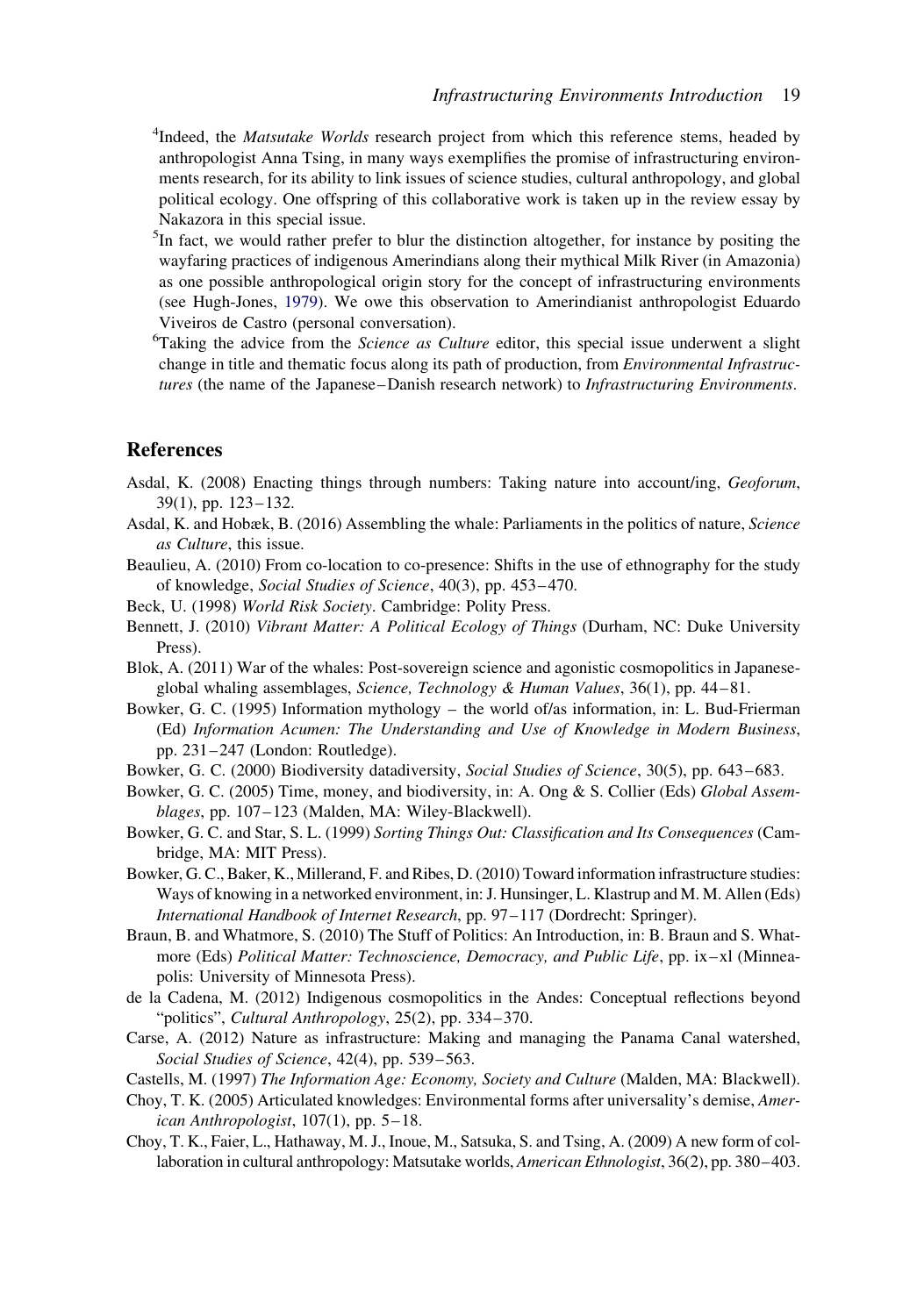- <span id="page-20-0"></span>Edwards, P. N. (2003) Infrastructure and modernity: force, time and social organization in the history of sociotechnical systems, in: T. J. Misa, P. Brey and A. Feenberg (Eds.) Modernity and Technology, pp. 185–225 (Cambridge, MA: The MIT Press).
- Galison, P. (1997) Image and Logic: A Material Culture of Microphysics (Chicago, IL: University of Chicago Press).
- Guyer, J. I. (2007) Prophecy and the near future: Thoughts on macroeconomic, evangelical, and punctuated time, American Ethnologist, 34(3), pp. 409 –421.
- Haas, P. M. (1992) Introduction: Epistemic communities and international policy coordination, International Organization, 46, pp. 1 –35.
- Haraway, D. (1988) Situated knowledges: The science question in feminism and the privilege of partial perspective, Feminist Studies, 14(3), pp. 575–599.
- Harvey, P. and Knox, H. (2008) "Otherwise engaged": Culture, deviance and the quest for connectivity through road construction, *Journal of Cultural Economy*, 1(1), pp. 79–92.
- Hine, C. (2006) New Infrastructures for Knowledge Production: Understanding e-Science, (Hershey, PA: Idea Group).
- Hine, C. (2007) Multi-sited ethnography as a middle range methodology for contemporary STS, Science, Technology & Human Values, 32(6), pp. 652–671.
- Hughes, T. P. (1989) The evolution of large technological systems, in: W. E. Bijker, T. P. Hughes and T. Pinch (Eds) The Social Construction of Technological Systems, pp. 51-82 (Cambridge, MA: MIT Press).
- Hugh-Jones, C. (1979) From the Milk River: Spatial and Temporal Processes in Northwest Amazonia (Cambridge: Cambridge University Press).
- Ingold, T. (2010) Footprints through the weather-world: Walking, breathing, knowing, Journal of the Royal Anthropological Institute (N.S.), 16(S1), pp. S121–S139.
- Jamison, A. (2001) The Making of Green Knowledge: Environmental Politics and Cultural Transformation (Cambridge: Cambridge University Press).
- Jasanoff, S. (2001) Image and imagination: The formation of global environmental consciousness, in: C. A. Miller and P. N. Edwards (Eds) Changing the Atmosphere: Expert Knowledge and Environmental Governance, pp. 309 –337 (Cambridge, MA: MIT Press).
- Jasanoff, S. (2003) In a constitutional moment: Science and social order at the millennium, in: B. Joerges and H. Nowotny (Eds) Social Studies of Science and Technology: Looking Back, Ahead, pp. 155-180 (Dordrecht: Kluwer).
- Jensen, C. B. (2008) Power, technology and social studies of health care: An infrastructural inversion, *Health Care Analysis*, 16(4), pp. 355-374.
- Jensen, C. B. and Winthereik, Brit Ross (2013) Monitoring Movements in Development Aid: Recursive Partnerships and Infrastructures (Cambridge, MA: MIT Press).
- Kimura, S. (2016) When a seawall is visible: Infrastructure and obstruction in post-tsunami reconstruction in Japan, Science as Culture, this issue.
- Knoor Cetina, K. (1999) Epistemic Cultures: How the Sciences Make Knowledge (Cambridge, MA: Harvard University Press).
- Larkin, B. (2013) The politics and poetics of infrastructures. Annual Review of Anthropology, 42, pp. 327– 343.
- Latour, B. (2004) Whose cosmos, which politics? Comments on the peace terms of Ulrich Beck, Common Knowledge, 10(3), pp. 450-462.
- Law, J. (2004) And if the global were small and non-coherent? Method, complexity and the baroque, Environment and Planning D: Society and Space, 22, pp. 13–26.
- Law, J. and Lien, M. (2013) Slippery: Field notes in empirical ontology, Social Studies of Science,  $43(3)$ , pp.  $363 - 378$ .
- Law, J. and Mol, A. (2001) Situating technoscience: An inquiry into spatialities, *Environment and* Planning D: Society and Space, 19(5), pp. 609-621.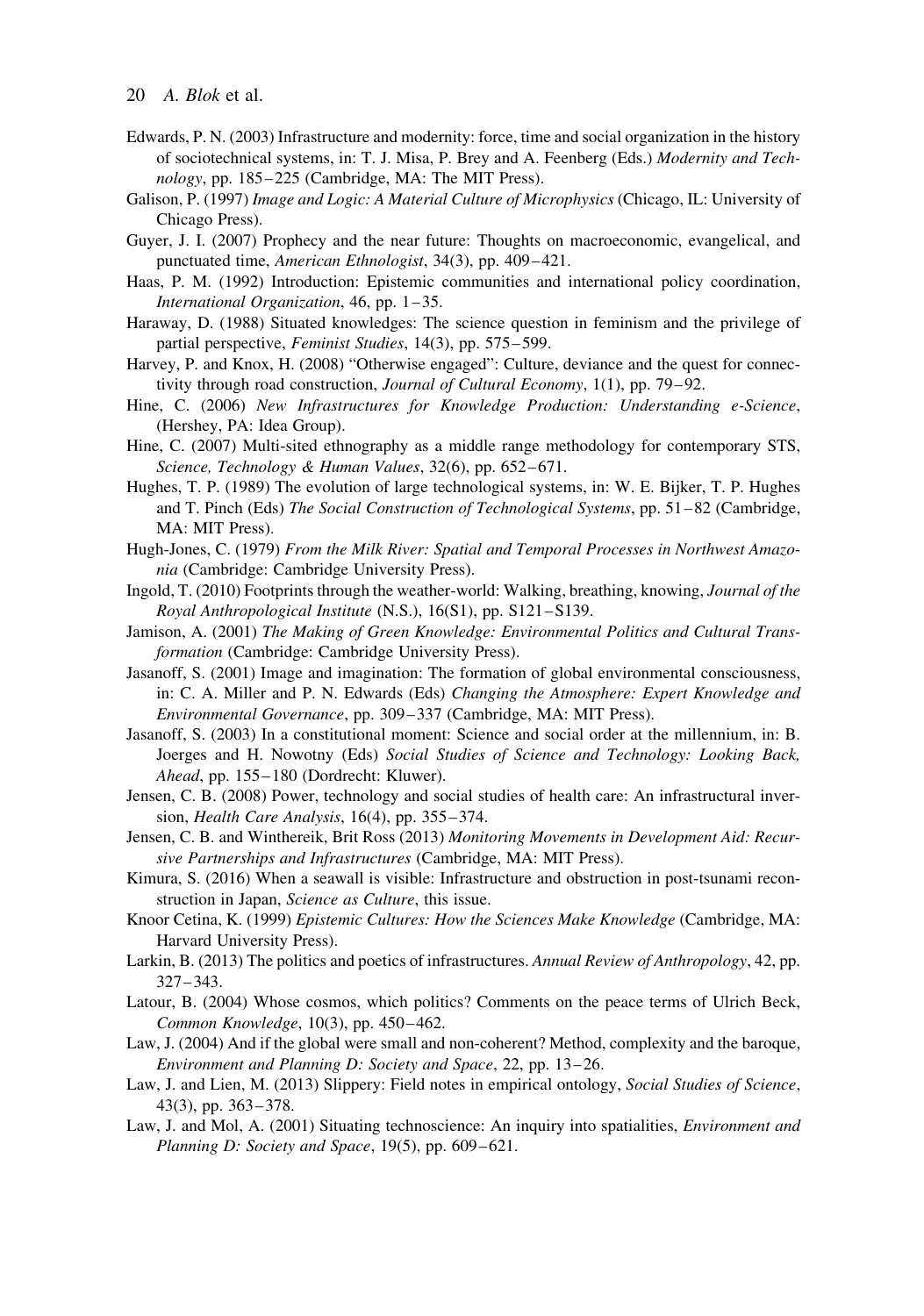- <span id="page-21-0"></span>Lohmann, L. (2005) Marketing and making carbon dumps: Commodification, calculation and counterfactuals in climate change mitigation, Science as Culture, 14(3), pp. 203–235.
- Lorimer, J. (2012) Multinatural geographies for the Anthropocene, *Progress in Human Geography*,  $36(5)$ , pp.  $593 - 612$ .
- Lury, C. and Wakeford, N. (2012) Inventive Methods: The Happening of the Social (London: Routledge).
- Macnaghten, P. (2003) Embodying the environment in everyday life practices, Sociological Review,  $51(1)$ ,  $63-84$ .
- Maguire, J. and Winthereik, B. R. (forthcoming). Protesting infrastructures: More-than-human ethnography in seismic landscapes, in: P. Harvey, C. B. Jensen and A. Morita (Eds) *Infrastructures* and Social Complexity: A Routledge Companion, this volume.
- Marres, N. (2008) The making of climate publics: Eco-homes as material devices of publicity, *Dis*tinktion: Scandinavian Journal of Social Theory, 16, pp. 27 –45.
- Marres, N. (2012) Material Participation: Technology, the Environment and Everyday Publics, (London: Palgrave Macmillan).
- Meyer, J. W., Frank, D. J., Hironaka, A., Schofer, E. and Tuma, N. B. (1997) The structuring of a world environmental regime, 1870–1990, *International Organization*, 51(4), pp. 523–51.
- Miller, C. A. (2005) New civic epistemologies of quantification: Making sense of indicators of local and global sustainability, Science, Technology & Human Values,  $30(3)$ , pp.  $403-432$ .
- Miller, C. A. (2007) Democratization, international knowledge institutions, and global governance, Governance, 20(2), pp. 325-357.
- Millerand, F., Ribes, D., Baker, K. S. and Bowker, G. C. (2012) Making an issue out of a standard: Storytelling practices in a scientific community, Science Technology and Human Values, 38(1), pp. 7 –43.
- Miyazaki, H., and Riles, A. (2005) Failure as an endpoint, in: A. Ong & S. Collier (Eds) Global Assemblages, pp. 320–331 (Malden, MA: Wiley-Blackwell).
- Mohácsi, G. and Morita, A. (2013) Traveling comparisons: Ethnographic reflections on science and technology, East Asian Science, Technology and Society, 7(2), pp. 175–183.
- Monstadt, J. (2009) Conceptualizing the political ecology of urban infrastructures: Insights from technology and urban studies, *Environment and Planning A*, 41, pp. 1924–1942.
- Monteiro, E., Pollock, N., Hanseth, O. and Williams, R. (2013) From artefacts to infrastructures, Computer Supported Cooperative Work (CSCW), 22(4 –6), pp. 575 –607.
- Morita, A. (2016) Infrastructuring the amphibious space: The interplay of aquatic and terrestrial infrastructures in the Chao Phraya Delta in Thailand, *Science as Culture*, this issue.
- Morita, A., Blok, A. and Kimura, S. (2013) Environmental infrastructures of emergency: The formation of a civic radiation monitoring map during the Fukushima disaster, in: R. Hindmarsh (Ed.) Nuclear Disaster at Fukushima Daiichi, pp. 78-96 (New York: Routledge).
- Moser, I. and Law, J. (2006) Fluids or flows? Information and qualculation in medical practice, Information, Technology and People, 19, pp. 55 –73.
- Nielsen, M. and Pedersen, M. A. (2015) Infrastructural imaginaries: Collapsed futures in Mozambique and Mongolia, in: Reflections on Imagination: Human Capacity and Ethnographic Method, pp. 237 –262 (Surrey: Ashgate).
- Raffles, H. (2011) Insectopedia (New York: Vintage).
- Richardson, T. (2016) Objecting (to) infrastructure: Ecopolitics at the Ukrainian ends of the Danube, Science as Culture, in this issue.
- Riles, A. (2001) The Network Inside Out (Ann Arbor: University of Michigan Press).
- Rose, N. and Miller, P. (1992) Political power beyond the state: Problematics of government, British Journal of Sociology, 43(2), pp. 173– 205.